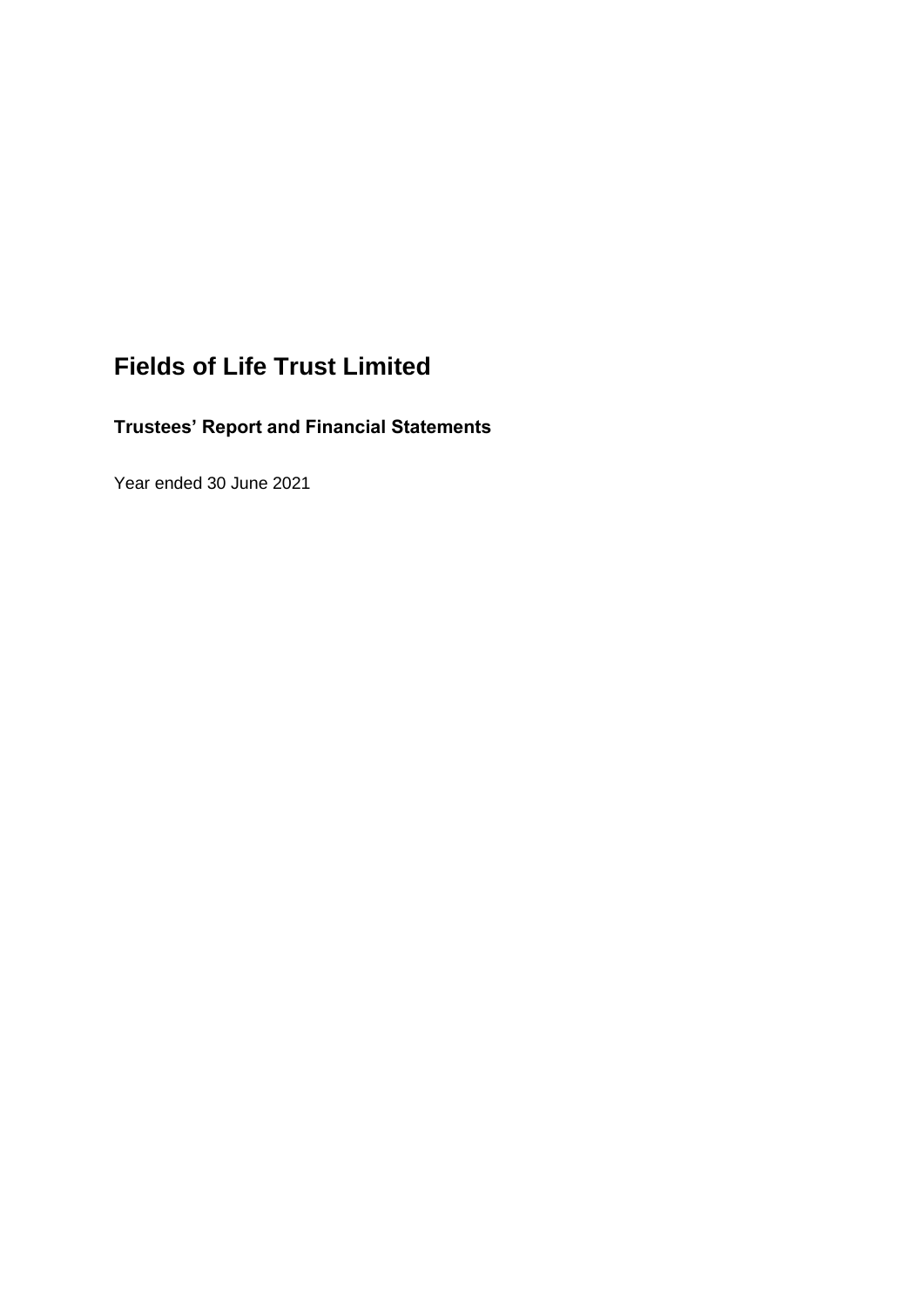## **Fields of Life Trust Ltd**

# **Trustees' Report and Financial Statements,**

# **Year ended 30 June 2021**

## **Table of Contents**

|                                            | Page  |
|--------------------------------------------|-------|
| Company Information                        | 2     |
| Report of the Trustees                     | 3     |
| Independent Auditors Report to the members | 11    |
| <b>Statement of Financial Activities</b>   | 14    |
| <b>Balance Sheet</b>                       | 15    |
| <b>Statement of Cash Flows</b>             | 16    |
| Notes to the Financial Statements          | 17-25 |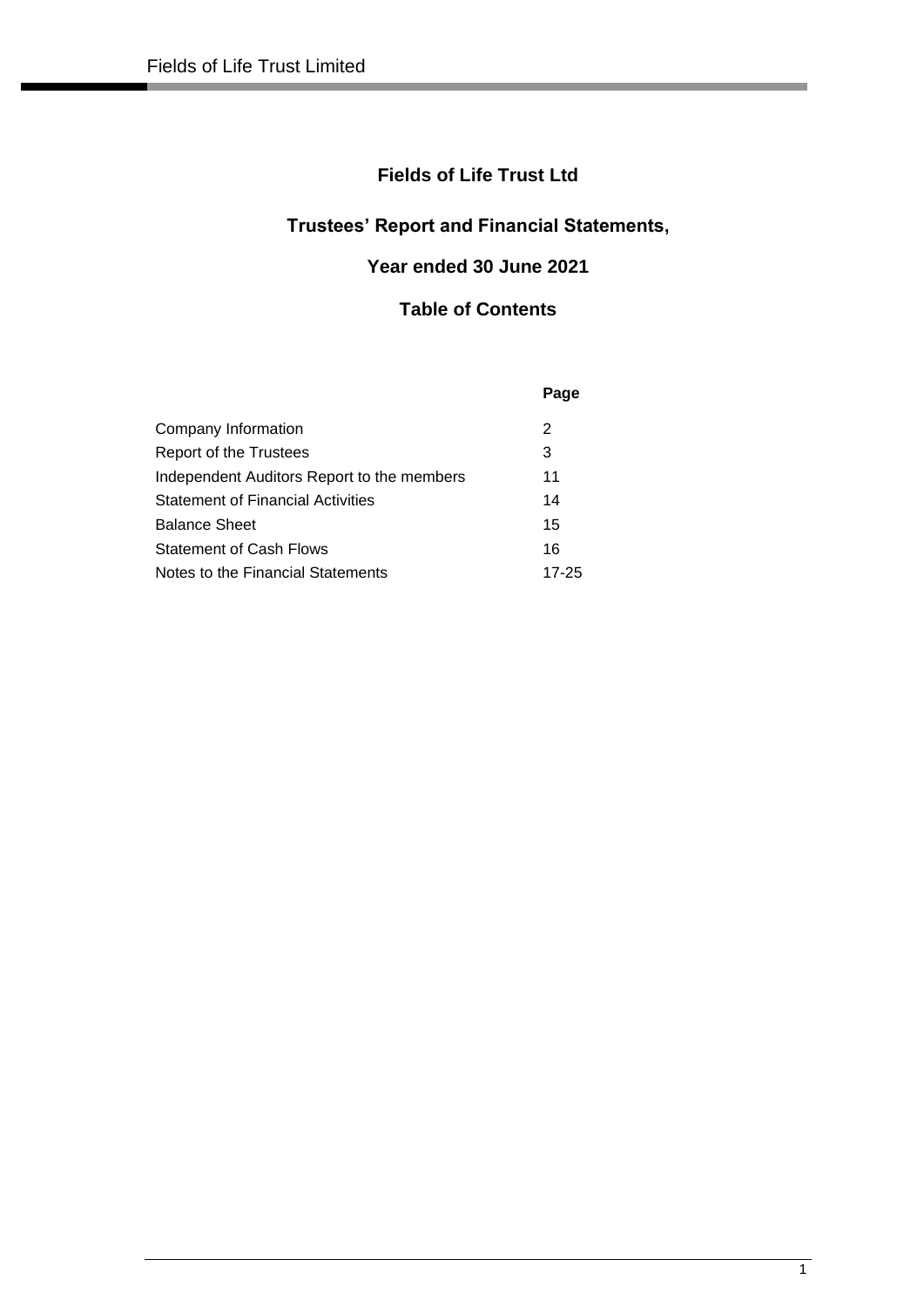## **COMPANY INFORMATION**

**Registered Charity Number:** 20042677 **Registered Company No:** 352300

## **Trustees**

Derek Bradshaw David Stevenson Heidi O'Sullivan Graham Hohn Joyce Sparkes (joined November 2020) Lisa Bottaro (joined February 2021)

## **Chair**

Graham Hohn

### **Secretary**

Derek Bradshaw

## **Key Management Personnel**

Richard Spratt (CEO - left employment on 31 August 2020) Geoff Andrews (CEO from 01 November 2020 to 31 August 2021) Tony Gaston (CEO from September 2021) Alex Gason

## **Auditors**

PKF-FPM Accountants (Ireland) Limited Chartered Accountants & Statutory Auditor Block 5 Penthouse Suite Quayside Business Park Dundalk

#### **Bankers**

Allied Irish Banks PLC **Cornelscourt** Dublin 18

#### **Solicitors**

Lawplus Solicitors Carlisle House Adelaide Road Bray Co Wicklow

## **Registered Office**

**Treetops** Bridesglen Road **Shankill** Co Dublin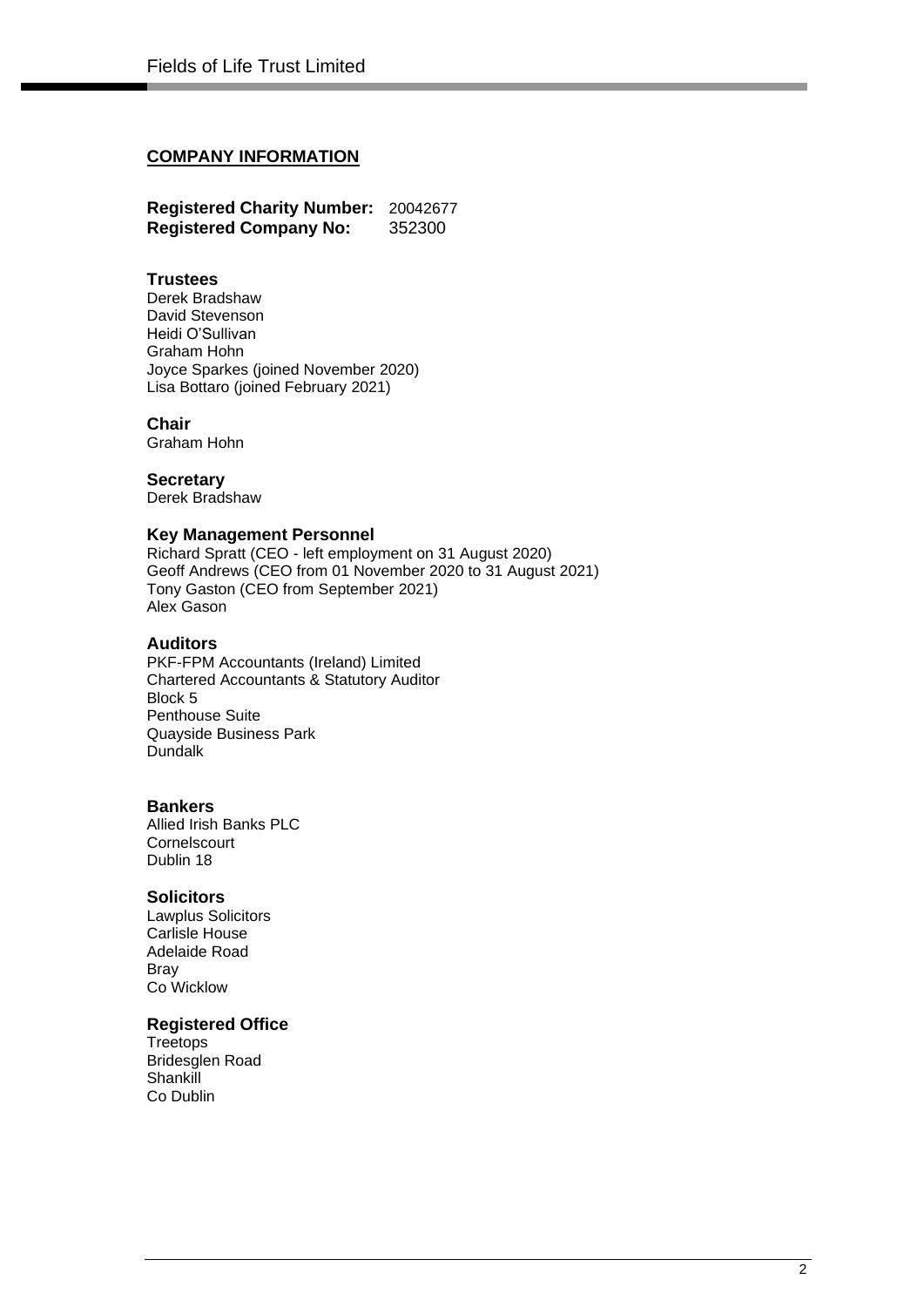## **For the year ended 30 June 2021**

The Trustees present their annual report together with the financial statement of Fields of Life Trust Limited (known as Fields of Life) for the year ended 30 June 2021.

The Trustees confirm that the Annual report and financial statements of the Trust comply with the requirements of the Trust's governing document, charity and company law, and have been prepared in accordance with Accounting and Reporting by Charities: Statement of Recommended Practice applicable to charities preparing their accounts in accordance with the Financial Reporting Standard applicable in the UK and Republic of Ireland effective 1 January 2019 (Charities SORP (FRS 102)).

This report provides information on Fields of Life's activities and financial performance and forms part of a range of public information designed to give an open account of our work.

#### **Objectives and Activities Policies and objectives**

Fields of Life Trust Limited revised its constitution during the year, including making changes to it's Main Objects. From June 2021, as set out in The Memorandum of Association, Fields of Life Trust Limited upholds the Christian Faith in both word and deed, and its objects are specifically restricted to the following (the "Objects"):

- 1. To relieve and prevent poverty for people in Africa and elsewhere in the developing world.
- 2. To advance education for people in Africa and elsewhere in the developing world.
- 3. To relieve sickness and promote health for people in Africa and elsewhere in the developing world including providing sources of clean drinking water.
- 4. To advance the Christian Faith through education and training for people in Africa and elsewhere in the developing world.

In the past year we have revised our vision and mission statements as follows:

- Our vision is to see educated and skilled young people, inspired by faith, hope and love, leading transformation in their communities.
- Our mission statement: Inspired by our Christian faith, Fields of Life partners with churches and communities to enable children and young people, especially girls and women, to access quality education and training, empowering them to provide leadership in their communities. For the wellbeing of their communities, we promote access to clean water, good sanitation and improved livelihoods.

Everything that we are and everything that we do is formed and shaped by our Christian identity as we seek to demonstrate God's unconditional love for all. Following the example of Christ, we serve all people regardless of religion, race, ethnicity or gender and at all times are sensitive to the diverse cultural contexts in which we have the awesome privilege of working. Fields of Life exists to be an effective Christian response where there is injustice and suffering in East Africa and beyond. We passionately believe that God is at work in the world today and that he is working in and through his people, the local church. We believe the local church is the hope of the world and we want to seek out, support and empower local, selfless African leaders who have a heart and concern for the communities whom they serve. We are committed to sharing and communicating the transforming message of Jesus, through our partners, to those afflicted by extreme poverty and to those people who feel they have no voice or a meaningful contribution to make in the world today.

The strategies employed to achieve the charity's aims and objectives are:

• To empower, support and build the capacity of our partners to deliver child focused, quality education in East Africa;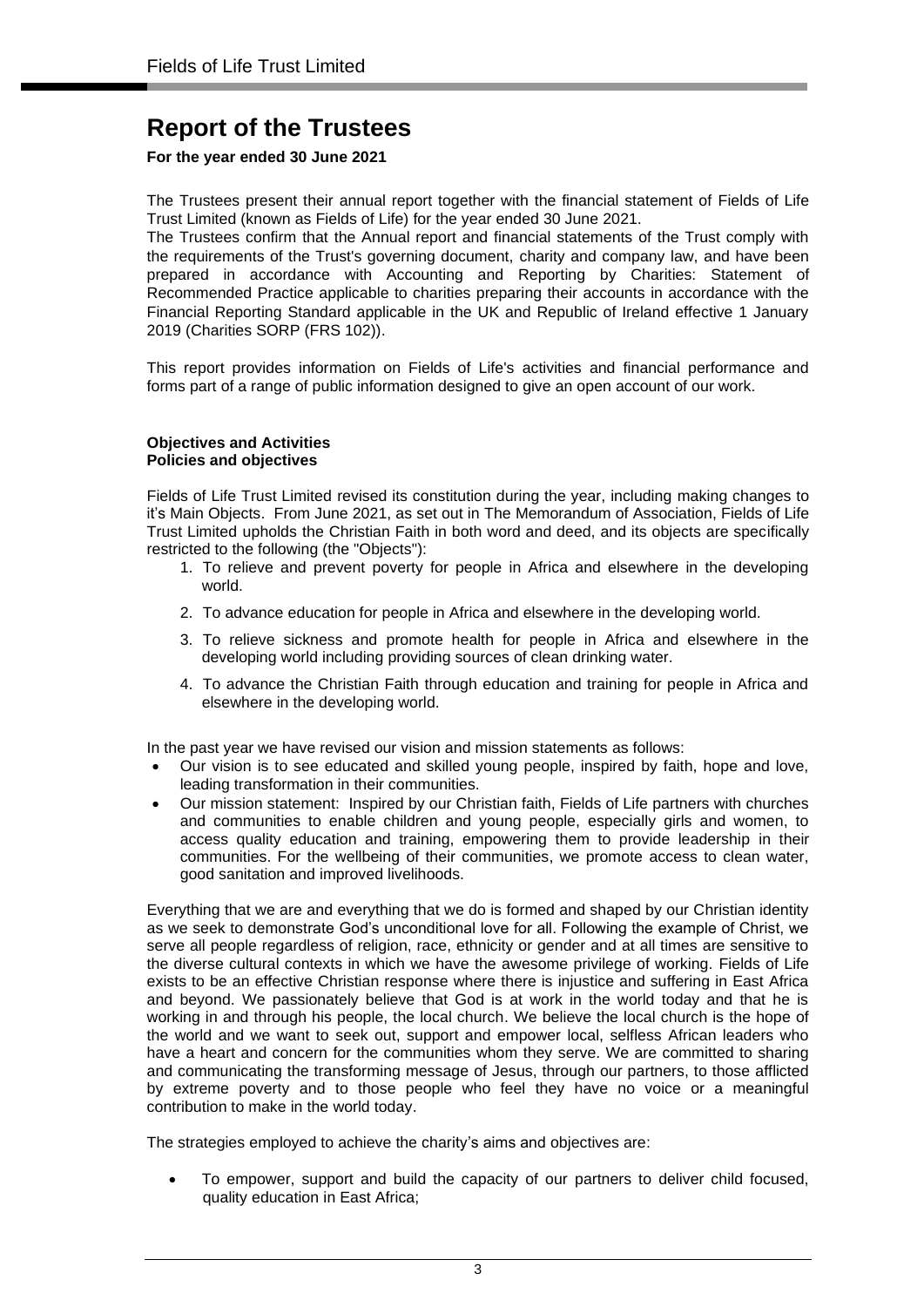**For the year ended 30 June 2021**

- To see children and young people in East Africa nurtured holistically to realise their potential and have the opportunity to develop physically, mentally, spiritually, morally and socially;
- To provide communities where there is no or very limited access, with sustainable, clean water sources;
- To create opportunities specifically for marginalised young people in East Africa through the stimulation of local enterprise, economy and a focus on the development of skills based and vocational education.

## **Achievements and performance– Raising of support**

The Trustees were very pleased at the level of income received, especially considering the difficult fundraising environment as a result of the Covid-19 pandemic. Total income increased by 20% from the previous year, with significant increase in regular and one-of online donations, some of which will be tied to the Covid appeals we held during the year. There continues to be a general trend, noted in last year's report, of a move to online giving.

Despite these successes, we are aware that the fundraising environment for the charitable sector has changed, and the pressure seen during the pandemic will likely continue in the coming months and even years. We will keep monitoring this, taking what mitigating measures we see fit.

## **Achievements and performance – Review of activities**

The details below provide a summary of the work achieved in East Africa during the year due to the support from Fields of Life Trust Limited and other related parties. The whole year was challenging, with Covid restrictions of varying degree in Uganda and Rwanda meaning schools were shut for much of the year and travel was difficult. Despite this, the trustees are pleased with the outcomes and impact of our work.

## *Child Sponsorship*

During the year schools in Uganda were closed completely for the very young children under P4 and open for only a reduced time for other children. A total of 1628 children were supported with fees and other scholastic materials in over 90 primary and secondary schools in Uganda and Rwanda. 198 of these children were also supported to sit their O-level and A-level exams. An additional 425 tertiary level students were supported with fees and learning materials.

While the schools have been closed, Fields of Life supported schools to enable them to reopen in a Covid-safe manner. We also amended the sponsorship programme to support home-based learning and address other issues caused by the lockdown – see Covid section below for details.

## *Quality Education*

The quality education program concentrates on improving the quality of education in the schools supported by Fields of Life through continuous professional support to the schools, the children, and communities around the schools. Prior to the pandemic, over 40,000 children were attending Fields of Life supported schools in East Africa. A quality education framework consisting of nine 'pillars' (Christian ethos; learning, teaching, & assessment; good governance & accountability; professional development & technology; wellbeing & youth empowerment; early childhood development; community engagement & health; infrastructure & resources; school autonomy and sustainability) guides the support which is given.

This year was difficult due to school closures, but we maintained a focus on child protection and the importance of school governance. We held different sessions in 2 schools where parents,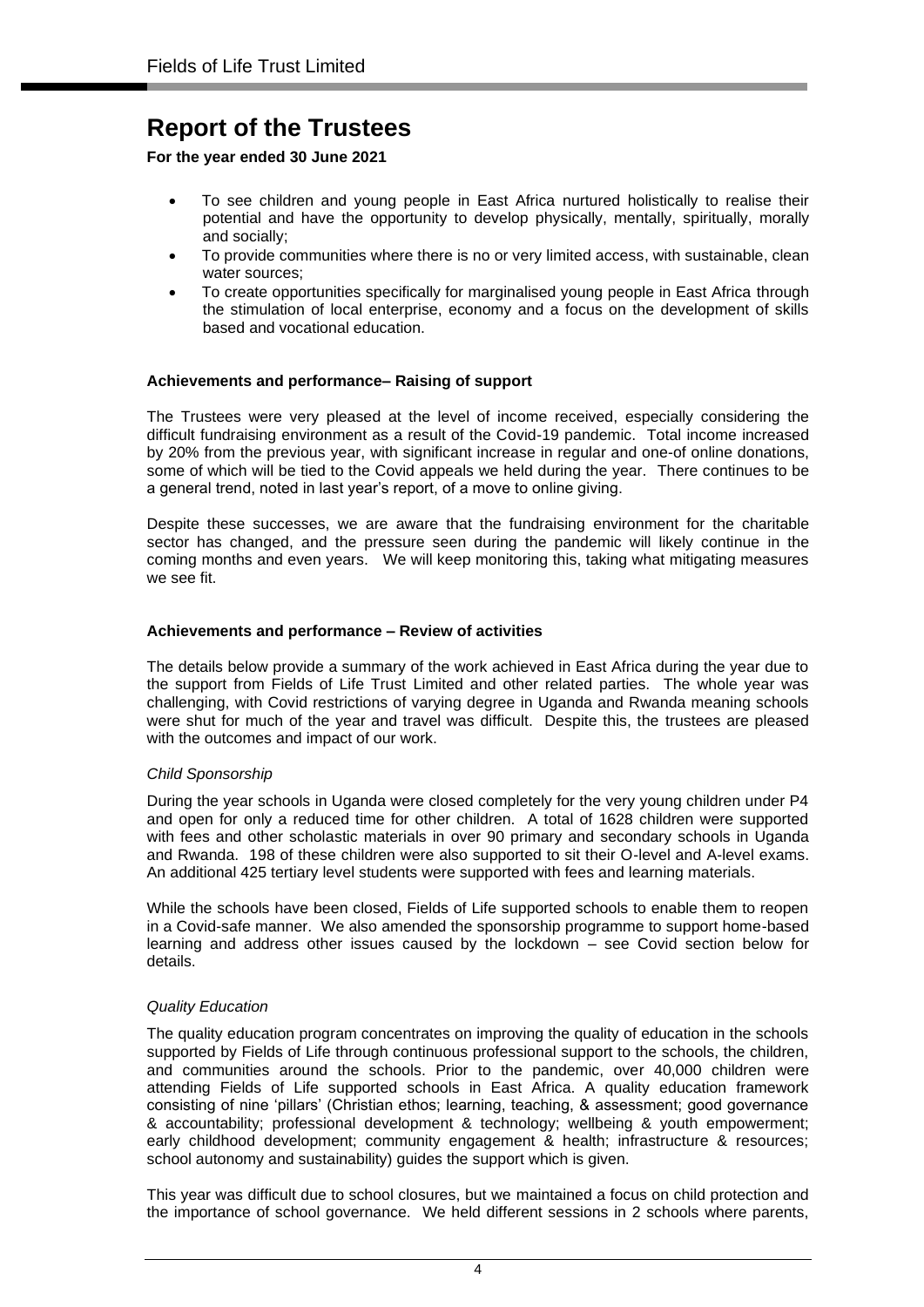## **For the year ended 30 June 2021**

teachers and local leaders discussed and were made aware of issues of school retention, the mandate of school management committee and the parents-teacher association, and also on child protection. We also facilitated 4 radio talk shows to create public awareness on child protection and gender-based violence. Additionally, we supported 10 primary schools with science kits in a bid to improve the teaching and learning outcomes of science subjects.

We supported the training of a number of teachers at different church schools on use of selected Christian materials and incorporating Christian values in teaching, assessment and evaluation. We supported development of a sports curriculum incorporating key aspects of Christian discipleship for different year groups, and as part of implementing it, distributed 2,154 Bibles and 200 copies of Biblica's Reach for Life book to selected partner schools.

## *School Programmes*

90 teachers and learners from 23 partner schools attended training to acquire skills in organic sustainable farming and agribusiness, and one school was supported in purchasing land. We supported 15 partner schools with seeds to grow their own food in a bid to boost the school feeding programme. We also supported a further 4 partner schools to start piggery projects and one school to start poultry farming, in a bid to generate additional income.

Many partner schools in Uganda continue to benefit from health and education programmes, a key part of which was Menstrual Hygiene Management (MHM) promotion. Work continued under the Irish Aid funded "I Am Girl" project where we supported 40 schools to establish children's clubs to promote issues related to child protection, WASH and other child related interests. We maintained a focus on supporting children's wellbeing, encouraging pupils to speak to fellow pupils to promote healthy hygienic behaviour and well-being. These schools were also supported with girl safety handbooks, magazines and posters to promote such messages. As part of this, 280 people were trained on how to make re-usable menstrual pads and proper menstrual hygiene management for adolescent girls, and 15,000 copies of a magazine with stories and experiences to encourage adolescents, were produced and distributed.

## *Improvement in School Infrastructure*

Despite schools being closed due to Covid related lockdowns, we were able to continue construction work which included 2 ECD (Early Childhood Development) Centres in Rwanda, plus associated office, kitchen and toilet blocks and kitchen blocks in 4 separate schools in Uganda.

As part of our support to water, sanitation and hygiene initiatives, latrine blocks were constructed at 3 schools in Rwanda and 2 schools in Uganda, and a rainwater harvesting system was installed at one other primary school. Under the Irish Aid funded project, an additional 9 schools were supported with VIP latrines, Hand Washing Facilities & Rainwater Harvesting Systems and construction of similar facilities commenced at a further 19 schools. Leaders from all these schools were also trained in operation and maintenance of the WASH facilities.

In South Sudan Fields of Life has partnered with African Revival to complete the construction of a new Primary School at Araka, Maridi.

Construction of the new Vocational Training Institute in Gulu, Northern Uganda continued throughout the year. Progress was severely hampered by Covid lockdown delays but construction is now complete. Teaching equipment for hotel and catering, cosmetology and beautification, tools for building and construction, fashion and design, as well as different ICT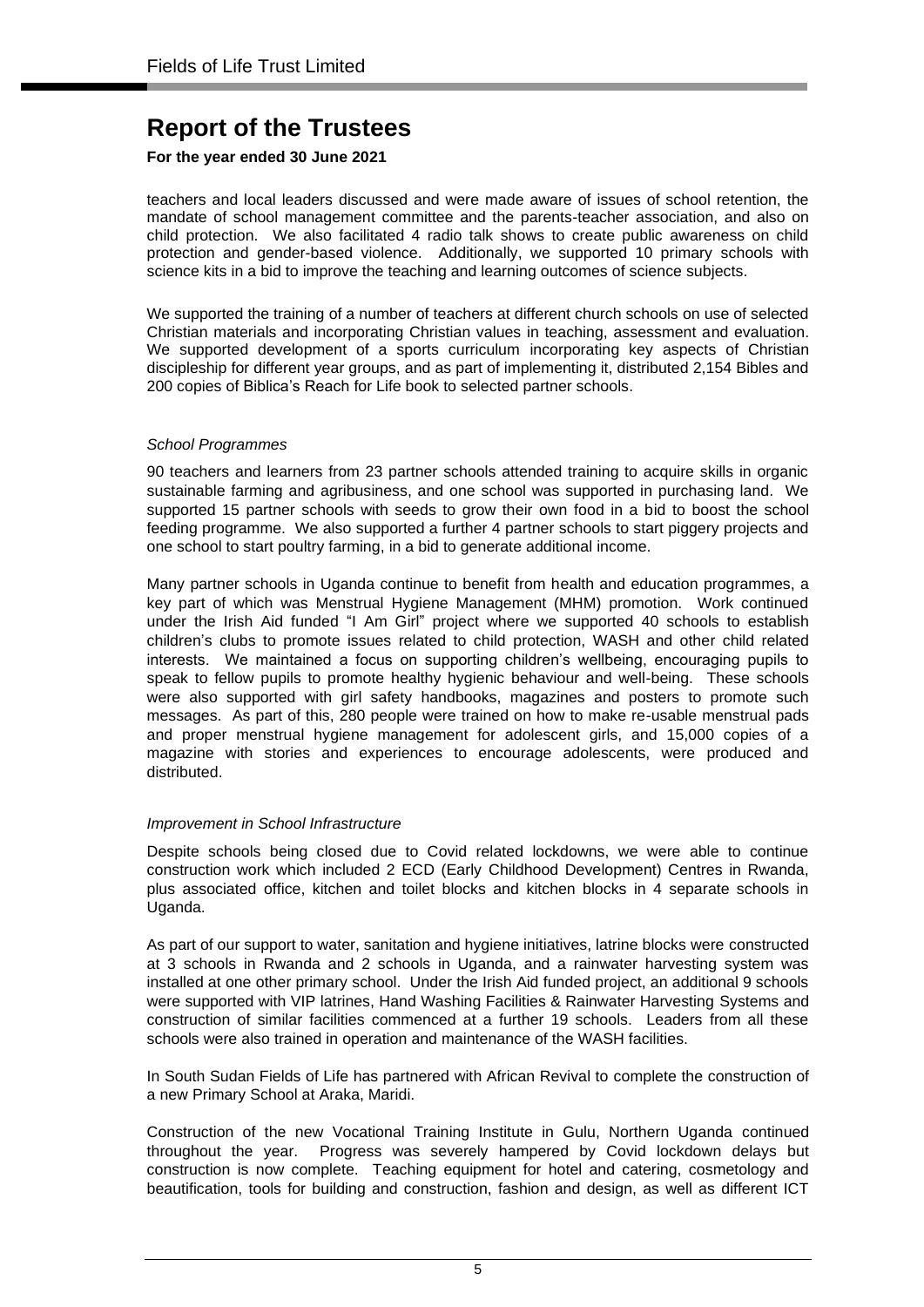## **For the year ended 30 June 2021**

equipment was provided. Unfortunately the opening of the college was delayed due to Covid restrictions, but we were delighted to see it open to students in January 2022.

### *Community interventions – including WASH (Water, Sanitation and Hygiene)*

The Fields of Life well-drilling rigs continued to operate, focusing on 2 districts where 30 deep wells were drilled and installed, serving an estimated population of 36,297 people. Water user committees in all 30 communities were trained in operation and maintenance, in order to strengthen the community-based management and support systems of water sources.

Fields of Life continues to promote Village Savings and Loans Associations (VSLA) and formed and supported 19 Village Savings and Loans Associations and 65 trained Community Based Trainers. Additionally, the I Am Girl project works with a number of different community groups, and we gave refresher training to 280 men from 40 different groups who work to advocate for child rights especially girls and raise awareness about gender-based violence in their communities.

### *Covid-19 Emergency Response*

Fields of Life ran appeals to raise additional funds to help address issues arising from the Covid-19 pandemic and associated lockdowns in Uganda and Rwanda. The emergency response work included supporting 140 vulnerable households (approximately 700 people) in Uganda with food rations. To support education, 23,434 primary & secondary pupils were provided with home-study materials, and we facilitated 191 teachers to help learners use these materials more effectively. 1400 sponsored children were given a solar lamp to aid them to study at home at night, and we organised 13 talk shows on local FM Radio Stations to adequately prepare parents and caregivers on how best to support their children with self-study materials while at home. Additionally, we assisted our partners schools to pay the salary of 468 teachers thus ensuring they were available to work when schools reopened. To help with the economic hardship caused by lockdowns, we supported families of sponsored children with 1,372 piglets and 571 local female goats and conducted a piggery training for selected beneficiaries.

During the most severe lockdown, Fields of Life once again set up a call centre in the Kampala office to be able to call different local partners. This allowed staff to better understand the Covid-19 lockdown situation in the local communities in Uganda and to dispense relevant guidance on preventive/sanitation measures.

#### *Teams*

We normally have a number of Short-Term Mission Teams visiting different supported schools across Uganda each summer. Many of these maintain links with the school and have provided funding for some of the projects mentioned above. Unfortunately, due to the Covid pandemic, no Short-Term Mission Teams were able to travel in 2020 or 2021.

## **Financial review**

#### Income and expenditure

Income for the year was €493,376 compared to the 12 Months previous at €429,027. Total expenditure increased to €445,586 (previous 12 Months €331,442) and gross expenditure on Charitable Activities increased to  $€414,963$  (previous 12 Months:  $€278,121$ ). The amount of money spent on charitable activities represented 93% (previous 12 Months: 84%) of total expenditure.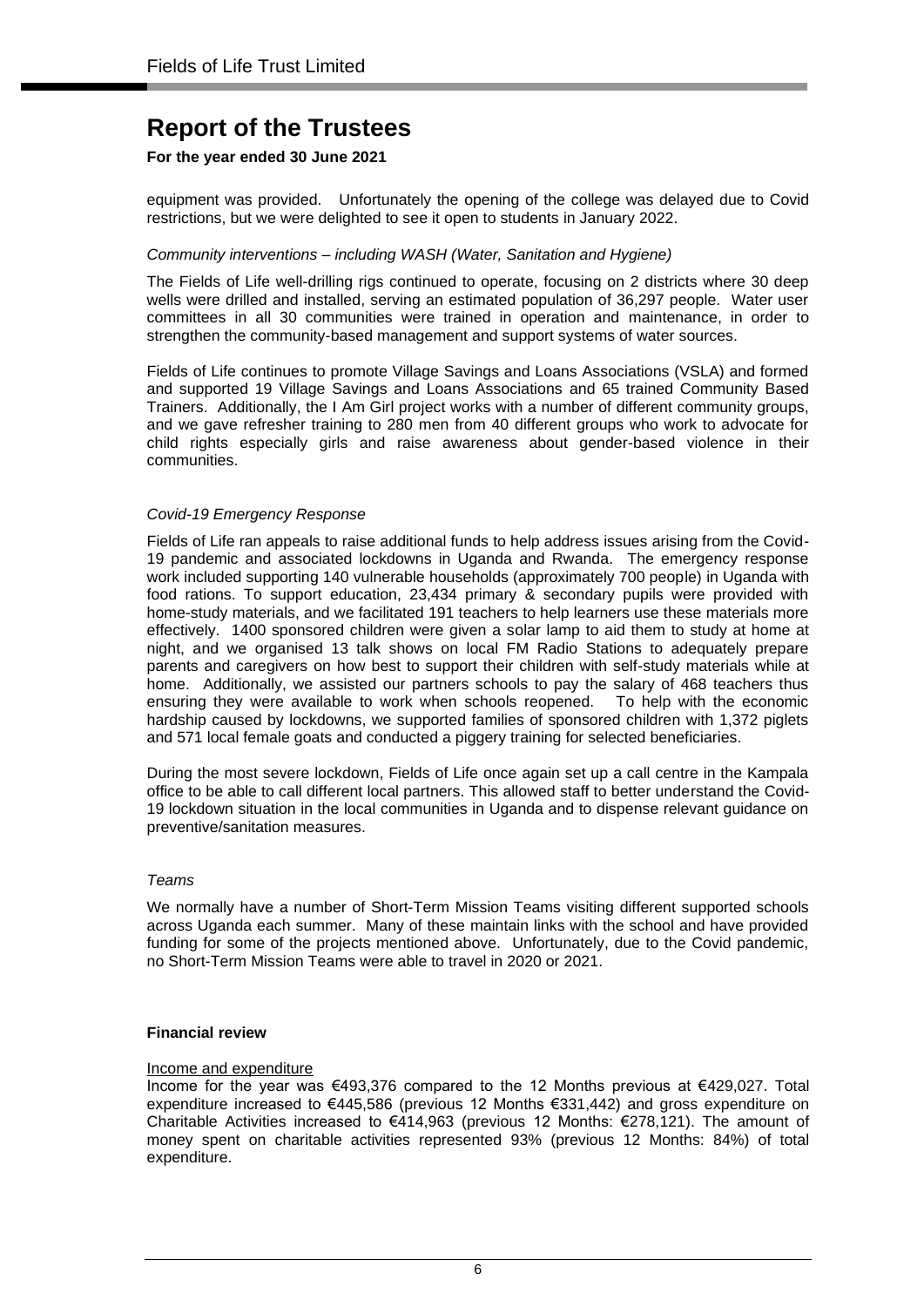## **For the year ended 30 June 2021**

Fields of Life has received support from Irish Aid (part of the Department for Foreign Affairs– DFA) for a number of years. Since 2019, at the request of Irish Aid/ DFA, this funding is channelled through Fields of Life Trust (Northern Ireland).

All restricted funds held by Fields of Life Trust Limited are used on projects in East Africa and the developing world. Where the funding is collected over more than one accounting year, it is common for the initial year to have a surplus and the subsequent year to show a deficit. The net position for each specific fund across multiple accounting periods will be zero. (i.e. any deficit is met from accumulated fund balances).

Detailed day to day management of the charity endeavours to keep the costs as low as possible without compromising the output and quality of the activities.

### **Reserves**

The Board of Trustees reviews the reserves annually. Three to twelve months operational costs are held in reserves. Only funds that have been raised are sent to Fields of Life Uganda, to be utilised in the project areas. There is therefore little risk of the fund running into deficit. There are two categories of reserves: restricted and unrestricted funds.

*Restricted funds* are funds subject to specific conditions imposed by donors. At the end of the year the total restricted funds were €245,881 (previous 12 Months: €216,033).

*Unrestricted funds* at year end were €111,369 (previous 12 Months: €93,427).

### **Going Concern**

The Directors believe there are no material uncertainties that cast significant doubt about the company's ability to continue as a going concern and the financial statements have been prepared on this basis.

#### **Trustees**

The Trustees who served during the year and since the year end are listed on page 1.

#### **Structure, Governance and Management**

#### Governing Document

Fields of Life Trust Limited is a charitable company limited by guarantee governed by its Memorandum and Articles of Association. These were reviewed during the year, and an amended version dated June 2021 was formally agreed by the charity membership and lodged with the Charities Regulator.

#### Organisational structure and decision making

The company is governed by a Board of Directors. The Board meets at least four times during the financial year with additional meetings called if necessary.

Board members who are non-executive, represent a diverse range of relevant experience including agriculture and business. All directors give of their time freely and no director received remuneration during the year.

#### Appointment of Trustees

Fields of Life Trust continues to review and expand its Board membership to ensure the necessary professional expertise, requisite skillsets and gender balance is in place. Prospective candidates may sit on the Board on an ex-officio basis or a sub-committee for a period of time. If appointment is subsequently recommended by the existing Trustees, the candidates will be formally invited to join the Board and inducted accordingly.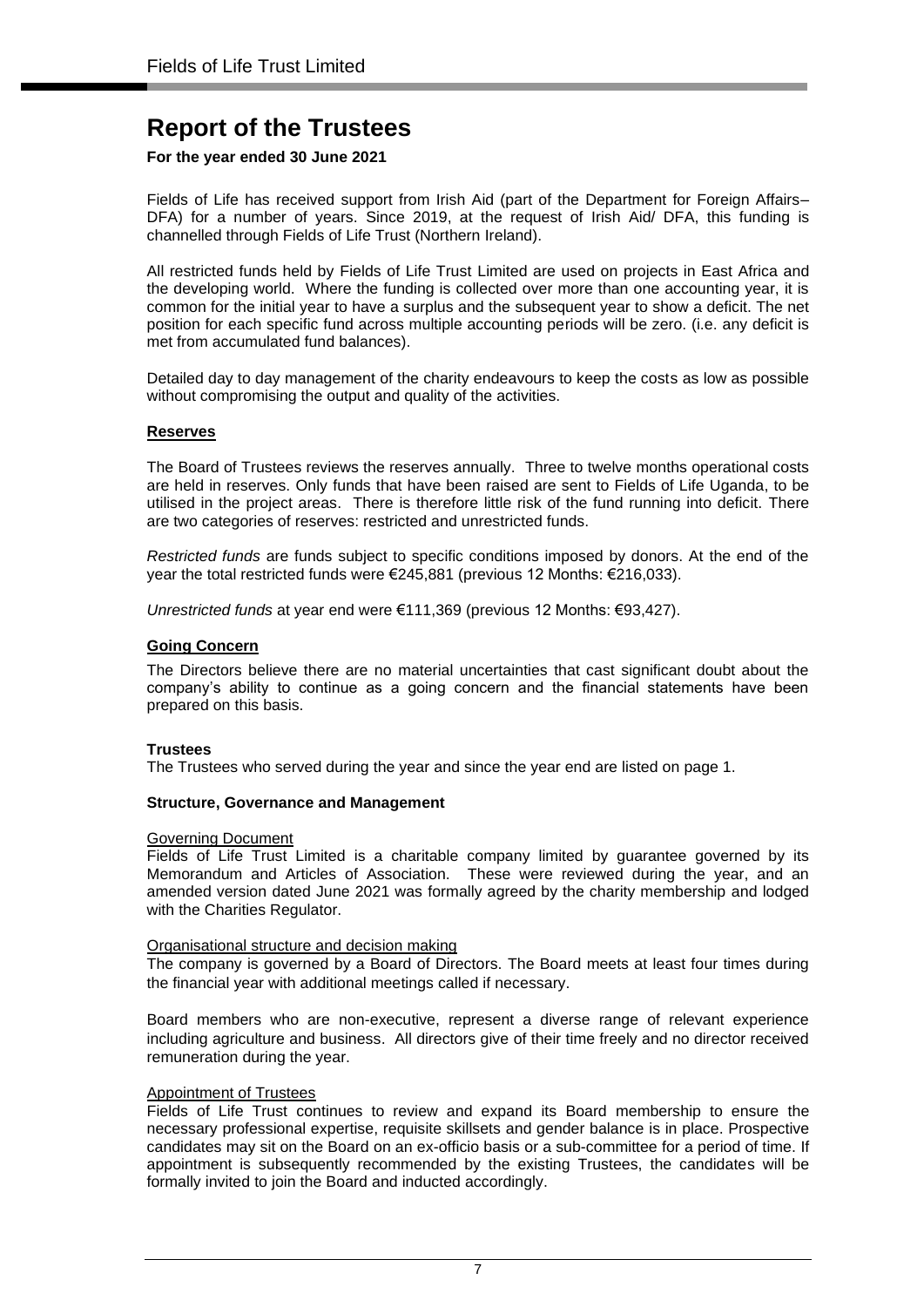## **For the year ended 30 June 2021**

### Staff and Trustee Changes

Joyce Sparkes formally joined the Board in November 2020

Lisa Bottaro joined the board in February 2021

Richard Spratt (CEO) left Fields of Life at the end of August 2020.

Geoff Andrews joined as new CEO at start of November 2020. After a number of months in the role, the trustees and Geoff mutually agreed for Geoff to step down at the end of August 2021. Tony Gaston, Director of Fundraising and Development, was appointed CEO in September 2021.

### Trustee induction and training

Through membership of the Board, Trustees have oversight and develop their knowledge of all of the charity's key activities. Trustees also meet regularly with Fields of Life staff members and receive appropriate regulatory and governance advice and training.

The Board delegates the day to day management of the company to the Chief Executive Officer who is supported by a senior leadership team comprising senior staff.

### Organisational development

The organisation has continued to use the cloud-based donor care system, Chariteer, and the Xero finance software. A decision was taken to replace Chariteer with Salesforce CRM, and work has been ongoing to transfer data to Salesforce and to train staff in its use. Salesforce has now become our main donor care system. Fields of Life continues to use Microsoft 365 and associated apps as its main productivity software.

Regular meetings with staff in other Fields of Life offices ensure Fields of Life ROI staff are connected to the wider Fields of Life work.

At a governance level, the Board and staff have worked to ensure Felds of Life operates in compliance with the Charities Regulator new Charities Governance Code. A modified constitution was developed and submitted to the Charities Regulator in June 2021.

## Pay policy for staff

The Board of directors, who are the Charity's Trustees, have overall oversight of the activities of the charity. This includes responsibility for considering, and where relevant, approving any pay increases for all staff. All staff posts are based on The Wheel (a body which represents and supports charitable and community organisations in the Republic of Ireland) pay scales which are sectorally benchmarked and relevant to this jurisdiction.

#### Risk Management

The Board of directors along with the CEO have overall responsibility for Fields of Life Trust Limited risk management procedures. A formal process is in place which includes the development and annual review of a comprehensive risk register identifying and putting appropriate control measures in place for the management of key organisational risks.

The risks are assessed on the likelihood of occurrence and the subsequent potential impact on the organisation should they occur. The risk register is subject to annual review by the Board of Trustees and more frequently, if required. Key risks identified (with mitigation measures in place) include:

- Accident to overseas volunteer in East Africa (there is currently an ongoing court case from 2012).
- Child protection/safeguarding issues in Fields of Life supported projects in East Africa.
- Lack of staff capacity at Fields of Life HQ.
- Loss of key personnel.
- Inability to take advantage of a key funding opportunity.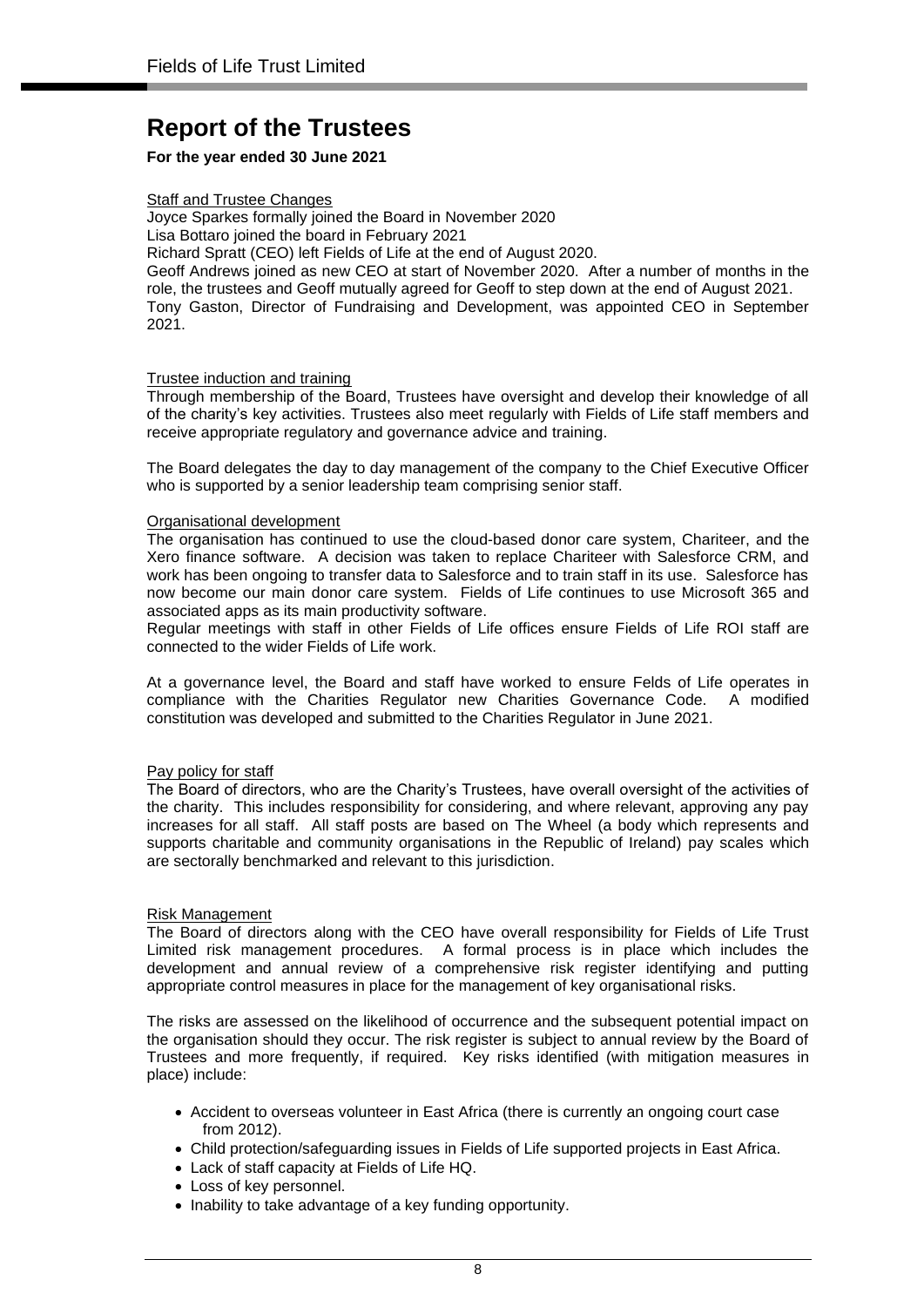**For the year ended 30 June 2021**

• A significant fall in income due to the impact of the COVID-19 pandemic

Other key controls used by the charity include:

- Formal agendas for regular Board meetings with minutes recorded and action points noted;
- Strategic planning (movement wide) every 3-5 years from which operational work plans are developed;
- Robust financial management include budgeting and presentation of management accounts to Board meetings scrutinised against agreed budgets;
- Clearly defined organisational structure and lines of reporting;
- Requisite policies and procedures in place which are reviewed regularly;
- Strong, credible professional legal and accounting advice is in place;
- Only funds raised are delivered to East African projects and with reserves policy in place there is minimal risk of funds running into deficit;
- Reserves Policy in place.

## **Related party Relationships**

Fields of Life is closely associated with Fields of Life Trust (Northern Ireland), Fields of Life East Africa (Uganda), Fields of Life GB Limited (Great Britain) and Fields of Life USA.

Fields of Life Trust (Northern Ireland), known by the organisation as 'Fields of Life International', has entered into a Memorandum of Understanding with Fields of Life Trust Limited (Republic of Ireland), Fields of Life GB Limited, Fields of Life USA and Fields of Life East Africa (Uganda). Either the Chair or a nominated Director from each of the related parties is invited to take a seat on the board of Fields of Life International thus formally incorporating the views from the various related parties and inputting into overall organisational wide vision, ethos and strategy. Graham Hohn, as Chair of Fields of Life Trust Limited, sits on the board of Fields of Life International.

The Memorandum of Understanding stipulates that the CEO employed by Fields of Life Trust (Northern Ireland) is deemed the 'International CEO' with formal delegated authority, via the agreement, from the various boards to manage all staff in the related parties.

## **Plans for Future Periods**

A new 5 year strategic plan was worked on and drafted, which was due to start from July 2021. However, due to the change in the CEO, the trustees decided not to formally launch a new strategic plan, but instead wait until a new CEO is settled in place. Some of the work done in developing the new strategy plan – such as the amended vision and mission statements stated above – are now in place, but we continue to operate in line with the existing strategic plan launched in April 2017, focusing around 4 priority areas of:

- Investing in Young People
- Promoting Health & Well Being
- Creating Opportunities
- Growing the Family

## **Trustees' responsibilities in relation to the financial statements**

The Charity Trustees (who are also the directors of Fields of Life Trust Limited for the purposes of company law) are responsible for preparing a Trustees' annual report and financial statements in accordance with applicable Irish law and Generally Accepted Accounting Practice in Ireland including the accounting standards issued by the Financial Reporting Council and promulgated by Chartered Accountants Ireland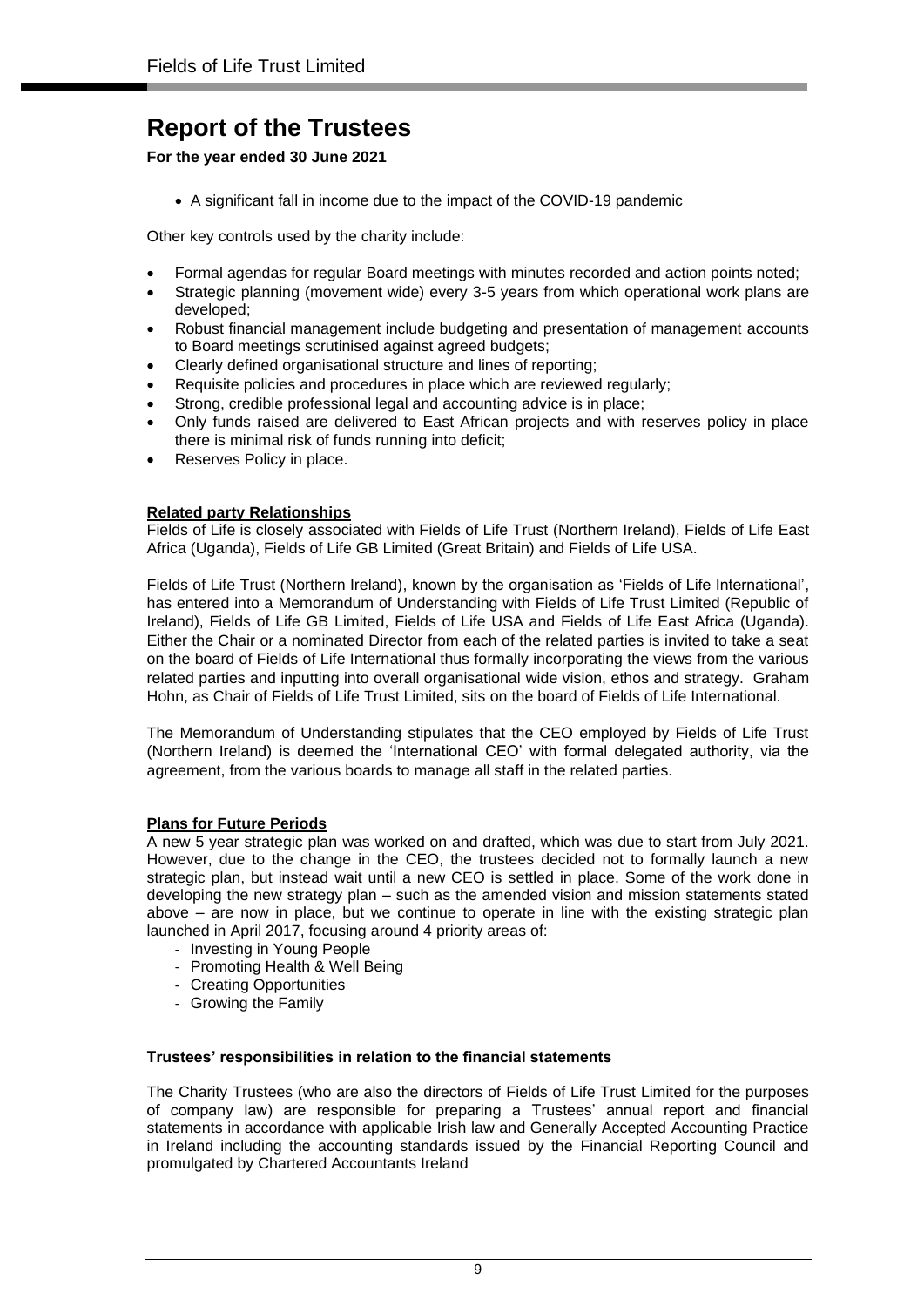For the year ended 30 June 2021

Company and Charity law requires the Trustees to prepare financial statements for each financial period which give a true and fair view of the state of affairs of the charity and of its financial position at the end of that period. In preparing these financial statements, the Trustees are required to:

- (1) Select suitable accounting policies and apply them consistently;
- (2) Make judgments and estimates that are reasonable and prudent;
- (3) State whether applicable accounting standards have been followed subject to any departures disclosed and explained in the financial statements; and
- Prepare the financial statements on the going concern basis unless it is inappropriate to presume that the charity will continue in operation.

The Trustees have overall responsibility for ensuring that the Charity has an appropriate system of controls, financial and otherwise. They are also responsible for keeping proper accounting records which disclose with reasonable accuracy at any time the financial position of the Charity and to enable them to ensure that the financial statements comply with the Companies Act 2014. They are also responsible for safeguarding the assets of the charity and hence for taking reasonable steps for the prevention and detection of fraud and other irregularities.

#### Accounting records

The measures taken by the Trustees to secure compliance with the requirements of section 281 to 285 of the Companies Act, 2014 with regard to keeping of accounting records, are the employment of appropriately qualified accounting personnel and the maintenance of computerised accounting systems. The accounting records are maintained at charity's registered office.

#### Statement as to disclosure to our auditors

In so far as the Trustees are aware at the time of approving our Trustees' Annual Report:

- There is no relevant information, being information needed by the auditor in connection with preparing their report, of which the organisation's auditor is unaware, and
- The Trustees, having made enquiries of fellow directors and the organisation's auditor that they ought to have individually made, have each taken all steps that he/she is obliged to take as a director in order to make themselves aware of any relevant audit information and to establish that the auditor is aware of that information.

#### Auditors

PKF FPM Accountants Limited have expressed their willingness to continue in office as auditors.

## Approval

This report was approved by the Trustees and signed on its behalf.

Gráham Hohn Graham Hohn Date Derek Bradshaw Date

 $10 - 3 - 2622$ 

Chairman Secretary

10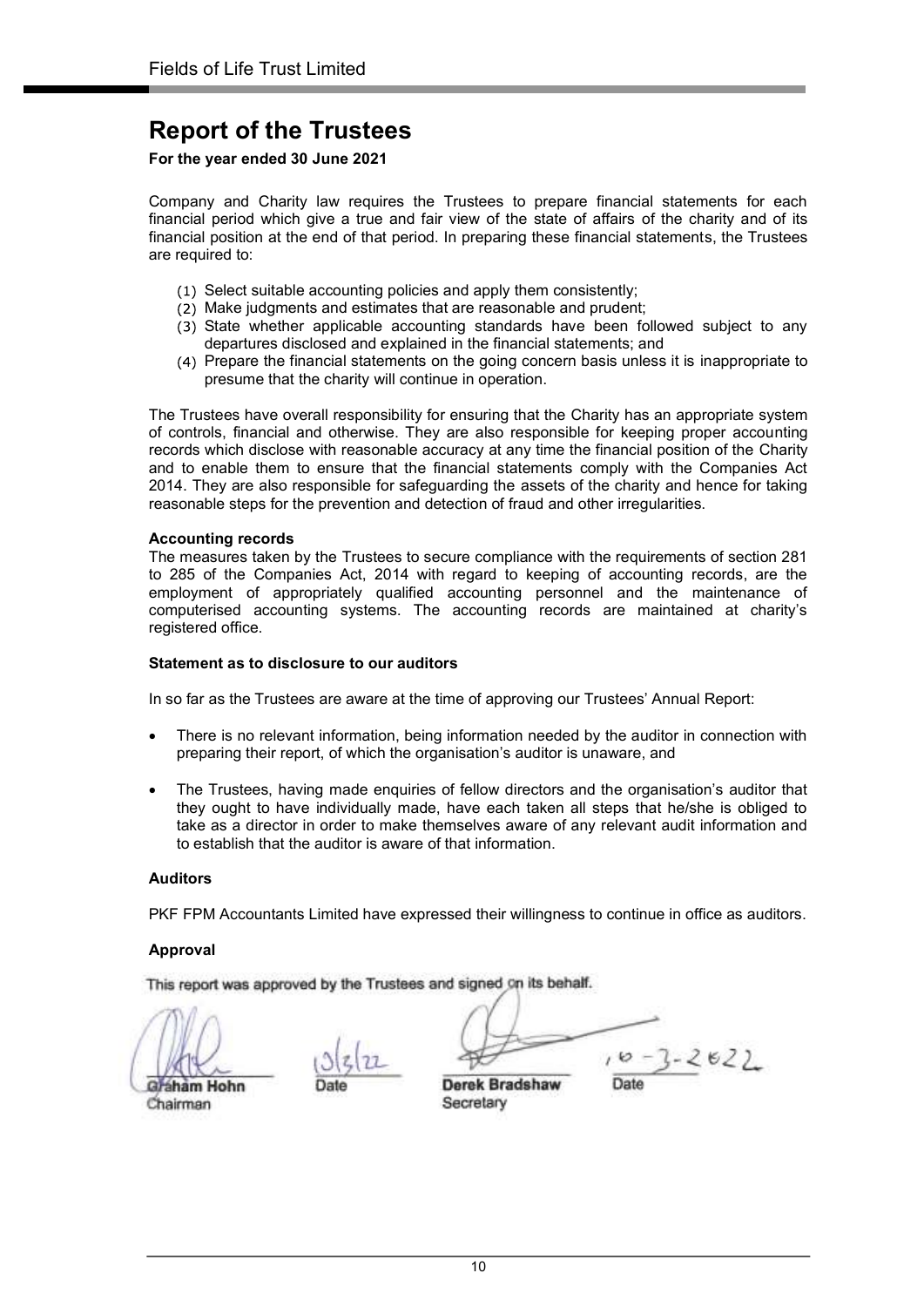## **Fields of Life Trust Limited Company Limited by Guarantee** INDEPENDENT AUDITOR'S REPORT TO THE MEMBERS OF FIELDS OF LIFE Year Ended 30 June 2021

## **Opinion**

We have audited the financial statements of Fields of Life Trust Limited for the year ended 30 June 2021 which comprises the Statement of Financial Activities, the Balance Sheet, the cash flow statement and the notes to the accounts, including a summary of significant accounting policies. The financial reporting framework that has been applied in their preparation is applicable law and United Kingdom Accounting Standards, including Financial Reporting Standard 102. The Financial Reporting Standard applicable in the UK and Republic of Ireland (United Kingdom Generally Accepted Accounting Practice).

In our opinion the accounts:

- give a true and fair view of the state of the charitable company's affairs as at year ended 30 June 2021 and of its incoming resources and application of resources, including its income and expenditure, for the year then ended;
- have been properly prepared in accordance with Republic of Ireland Generally Accepted Accounting Practice; and

- have been prepared in accordance with the requirements of the Companies Act 2014.

#### **Basis for opinion**

We conducted our audit in accordance with International Standards on Auditing (UK & Ireland) (ISAs UK & Ireland) and applicable law. Our responsibilities under those standards are further described in the Auditor's responsibilities for the audit of the accounts section of our report. We are independent of the charity in accordance with the ethical requirements that are relevant to our audit of the accounts in the UK, including the FRC's Ethical Standard, and we have fulfilled our other ethical responsibilities in accordance with these requirements. We believe that the audit evidence we have obtained is sufficient and appropriate to provide a basis for our opinion.

### **Emphasis of Matter – Contingent Liability**

We draw your attention to Note 18 of the financial statements, where a contingent liability has been detailed that exists due an ongoing legal case. Our opinion is not modified in respect of this matter.

## **Conclusions relating to going concern**

In auditing the financial statements, we have concluded that the trustees' use of the going concern basis of accounting in the preparation of the financial statements is appropriate.

Based on the work we have performed, we have not identified any material uncertainties relating to events or conditions that, individually or collectively, may cast significant doubt on the charity's ability to continue as a going concern for a period of at least twelve months from when the financial statements are authorised for issue.

Our responsibilities and the responsibilities of the trustees with respect to going concern are described in the relevant sections of this report.

#### **Other information**

The other information comprises the information included in the annual report, other than the accounts and our auditor's report thereon. The Trustees are responsible for the other information. Our opinion on the accounts does not cover the other information and, except to the extent otherwise explicitly stated in our report, we do not express any form of assurance conclusion thereon.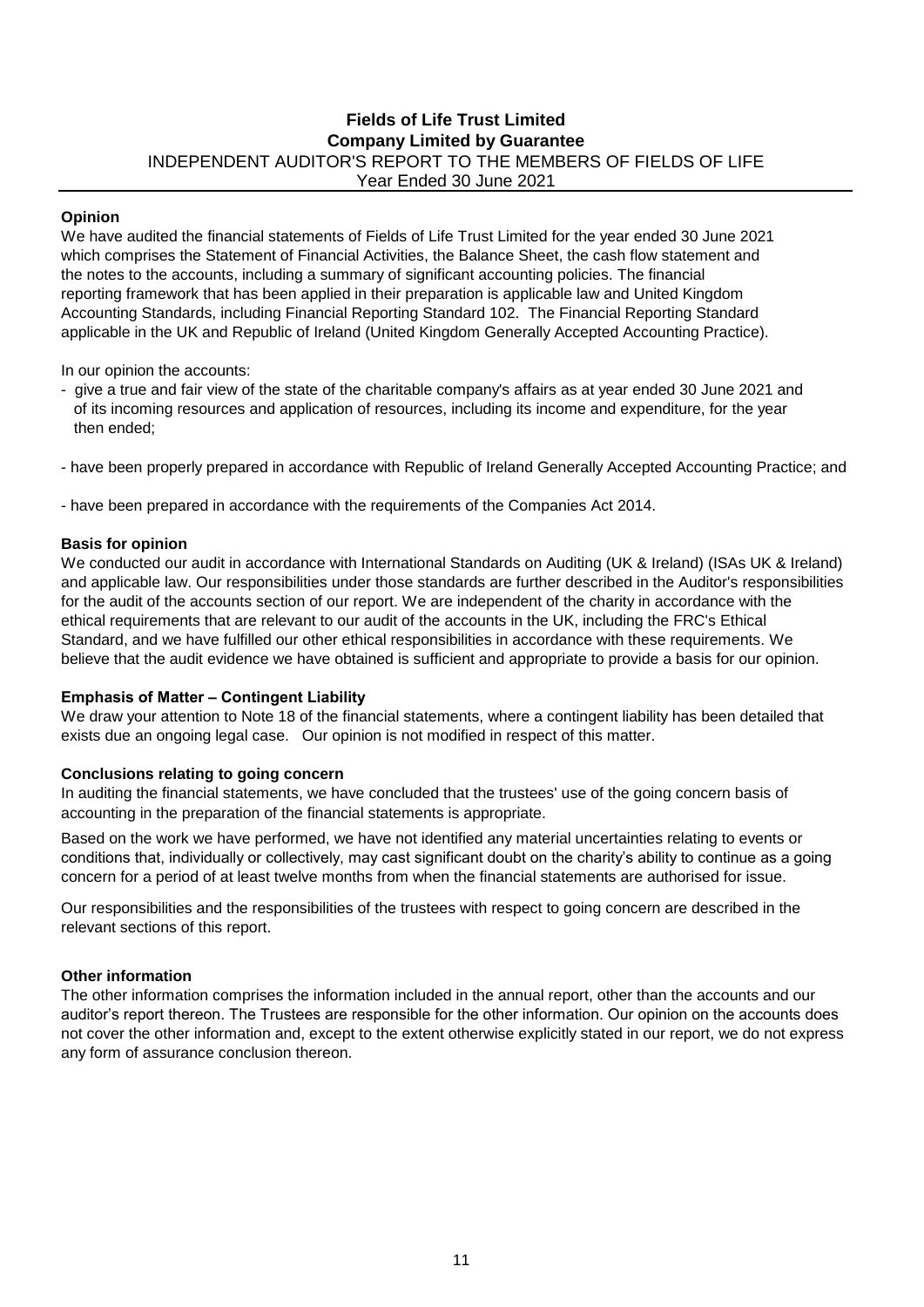## Year Ended 30 June 2021 **Fields of Life Trust Limited Company Limited by Guarantee** INDEPENDENT AUDITOR'S REPORT TO THE MEMBERS OF FIELDS OF LIFE

### **Other Information (continued)**

In connection with our audit of the accounts, our responsibility is to read the other information and, in doing so, consider whether the other information is materially inconsistent with the accounts or our knowledge obtained in the audit or otherwise appears to be materially misstated. If we identify such material inconsistencies or apparent material misstatements, we are required to determine whether there is a material misstatement in the accounts or a material misstatement of the other information. If, based on the work we have performed, we conclude that there is a material misstatement of this other information, we are required to report that fact. We have nothing to report in this regard.

### **Opinions on other matters prescribed by the Companies Act 2014**

In our opinion, based on the work undertaken in the course of our audit:

- the information given in the Trustees Report for the financial year for which the accounts are prepared is consistent with the accounts; and
- the Trustees Report has been prepared in accordance with applicable legal requirements.

#### **Matters on which we are required to report by exception**

In the light of the knowledge and understanding of the Trustees and its environment obtained in the course of the audit, we have not identified material misstatements in the Trustees Report.

We have nothing to report in respect of the following matters in relation to which the Companies Act 2014 requires us to report to you if, in our opinion:

- adequate accounting records have not been kept, or returns adequate for our audit have not been received from branches not visited by us; or

- the accounts are not in agreement with the accounting records and returns; or

- certain disclosures of trustees' remuneration specified by law are not made; or

- we have not received all the information and explanations we require for our audit.

#### **Responsibilities of Trustees**

As explained more fully in the Statement of Trustees Responsibilities, the Trustees are responsible for the preparation of the accounts and for being satisfied that they give a true and fair view, and for such internal control as the directors determine is necessary to enable the preparation of accounts that are free from material misstatement, whether due to fraud or error.

In preparing the accounts, the Trustees are responsible for assessing the charity's ability to continue as a going concern, disclosing, as applicable, matters related to going concern and using the going concern basis accounting unless the Trustees either intend to liquidate the company or to cease operations, or have no realistic alternative but to do so.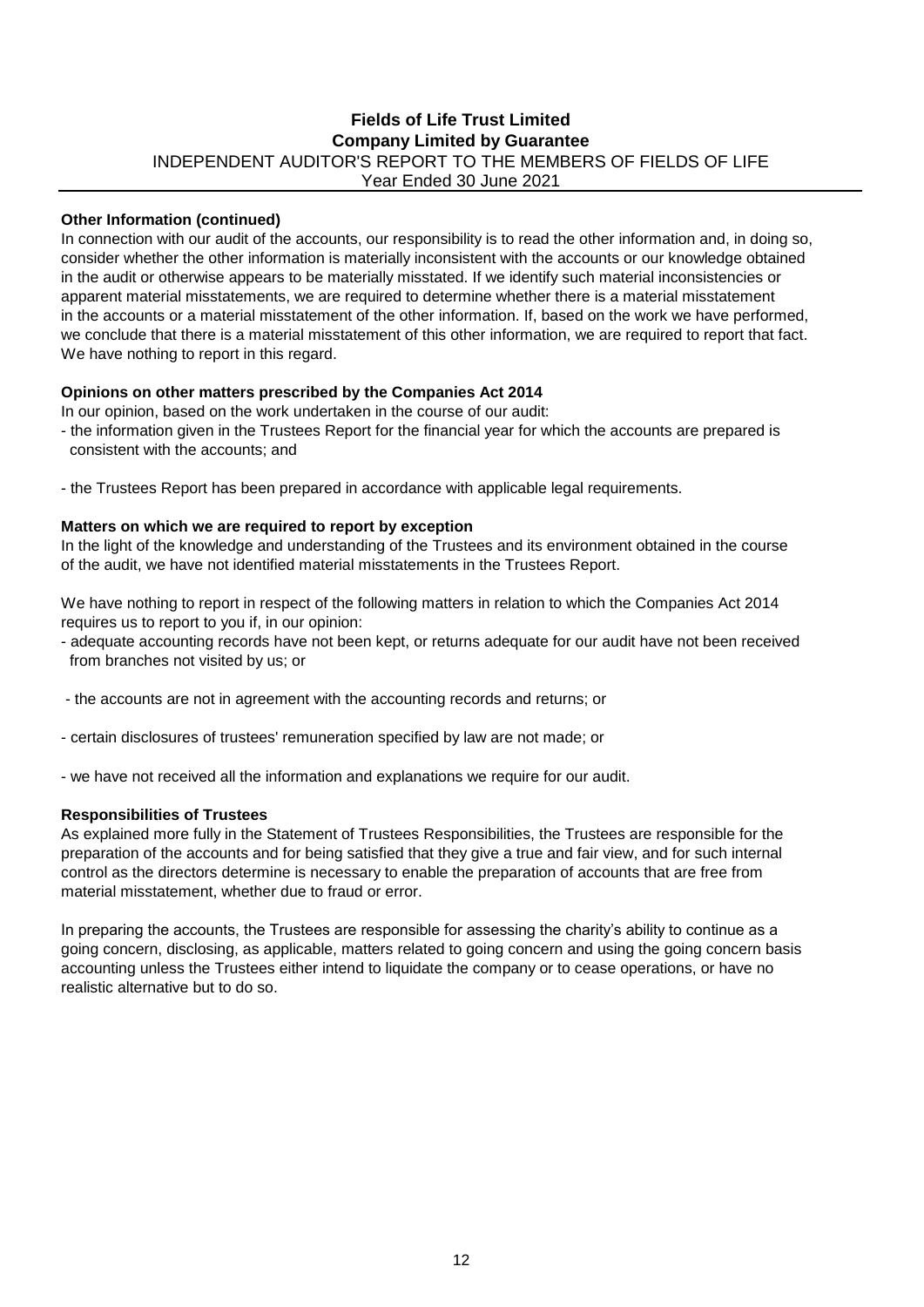## Fields of Life Trust Limited Company Limited by Guarantee INDEPENDENT AUDITOR'S REPORT TO THE MEMBERS OF FIELDS OF LIFE Year Ended 30 June 2021

#### Auditor's responsibilities for the audit of the financial statements

Our objectives are to obtain reasonable assurance about whether the accounts as a whole are free from material misstatement, whether due to fraud or error, and to issue an auditor's report that includes our opinion. Reasonable assurance is a high level of assurance, but is not a guarantee that an audit conducted in accordance with ISAs (UK) will always detect a material misstatement when it exists. Misstatements can arise from fraud or error and are considered material if, individually or in the aggregate, they could reasonably be expected to influence the economic decisions of users taken on the basis of these accounts.

A further description of our responsibilities for the audit of the accounts is located on the Financial Reporting Council's website at: http://www.frc.org.uk/auditorsresponsibilities. This description forms part of our auditor's report.

This report is made solely to the charitable company's members, as a body, in accordance with Section 391 of the Companies Act 2014 and regulations made under that Act. Our audit work has been undertaken so that we might state to the charitable company's members those matters we are required to state to them in an auditors' report and for no other purpose.

To the fullest extent permitted by law, we do not accept or assume responsibility to anyone other than the charitable company and its members as a body, for our audit work, for this report, or for the opinions we have formed.

Jigant

JL Grant (Senior Statutory Auditor) Date  $2(3)$  3  $23$ for and on behalf of PKF-FPM ACCOUNTANTS IRELAND LTD Chartered Accountants & Statutory Auditor Unit 5 Fingal Bay Business Park **Balbriggan** Co Dublin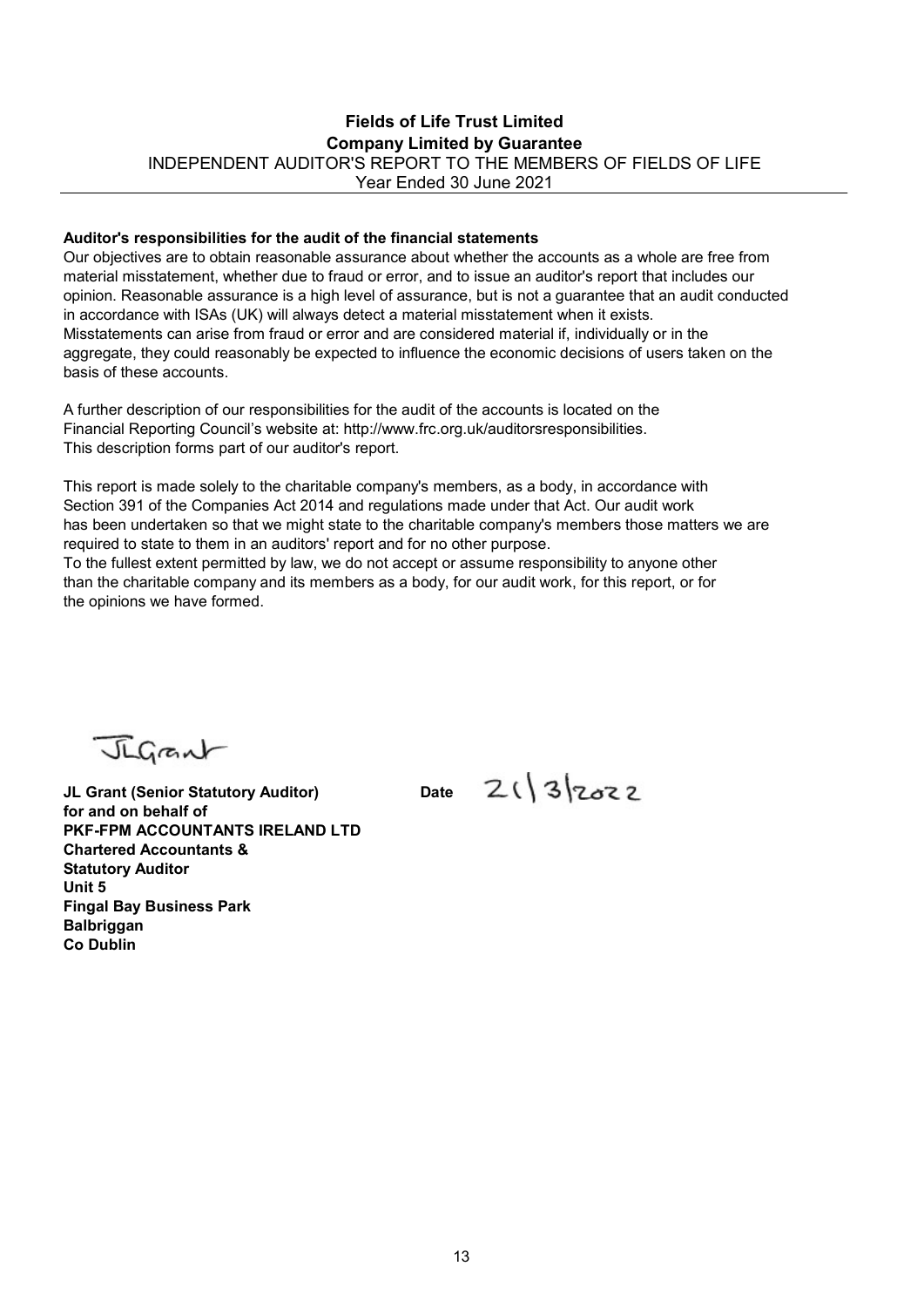## **Fields of Life Trust Limited Company Limited by Guarantee Statement of Financial Activities (incorporating an income and expenditure account) Year Ended 30 June 2021**

|                                                                | <b>Notes</b>            | <b>Unrestricted</b><br>€ | <b>Restricted</b><br>€ | <b>Total Funds Total Funds</b><br>2021<br>€ | 2020<br>€  |
|----------------------------------------------------------------|-------------------------|--------------------------|------------------------|---------------------------------------------|------------|
| Income and endowments from:                                    |                         |                          |                        |                                             |            |
| Donations and legacies                                         | $\mathbf{2}$            | 95,284                   | 397,659                | 492,943                                     | 420,992    |
| Other trading activities                                       | 3                       |                          | 420                    | 420                                         | 8,025      |
| Investments                                                    | $\overline{\mathbf{4}}$ | 13                       |                        | 13                                          | 10         |
| <b>Total Income and endowments</b>                             |                         | 95,297                   | 398,079                | 493,376                                     | 429,027    |
| <b>Expenditure on:</b>                                         |                         |                          |                        |                                             |            |
| <b>Charitable Activities</b>                                   | 6                       | (86, 421)                | (328, 542)             | (414, 963)                                  | (278, 121) |
| <b>Raising Funds</b>                                           | $\overline{7}$          | (29, 337)                | 119                    | (29, 218)                                   | (52,063)   |
| Other                                                          |                         | (1,405)                  |                        | (1,405)                                     | (1,258)    |
| <b>Total Expenditure</b>                                       |                         | (117, 163)               | (328, 423)             | (445, 586)                                  | (331, 442) |
| Net income / (expenditure) for the<br>year before transfers    |                         | (21, 866)                | 69,656                 | 47,790                                      | 97,585     |
| Transfers between funds                                        |                         | 39,808                   | (39, 808)              |                                             |            |
| Net movement in funds                                          |                         | 17,942                   | 29,848                 | 47,790                                      | 97,585     |
| <b>Reconciliation of funds:</b><br>Total funds brought forward |                         | 93,427                   | 216,033                | 309,460                                     | 211,875    |
| <b>Total Funds Carried Forward</b>                             | 16                      | 111,369                  | 245,881                | 357,250                                     | 309,460    |

All income derives from continuing activities, therefore no statement of recognised gains or losses is given.

The notes on pages 17 to 25 form part of these financial statements.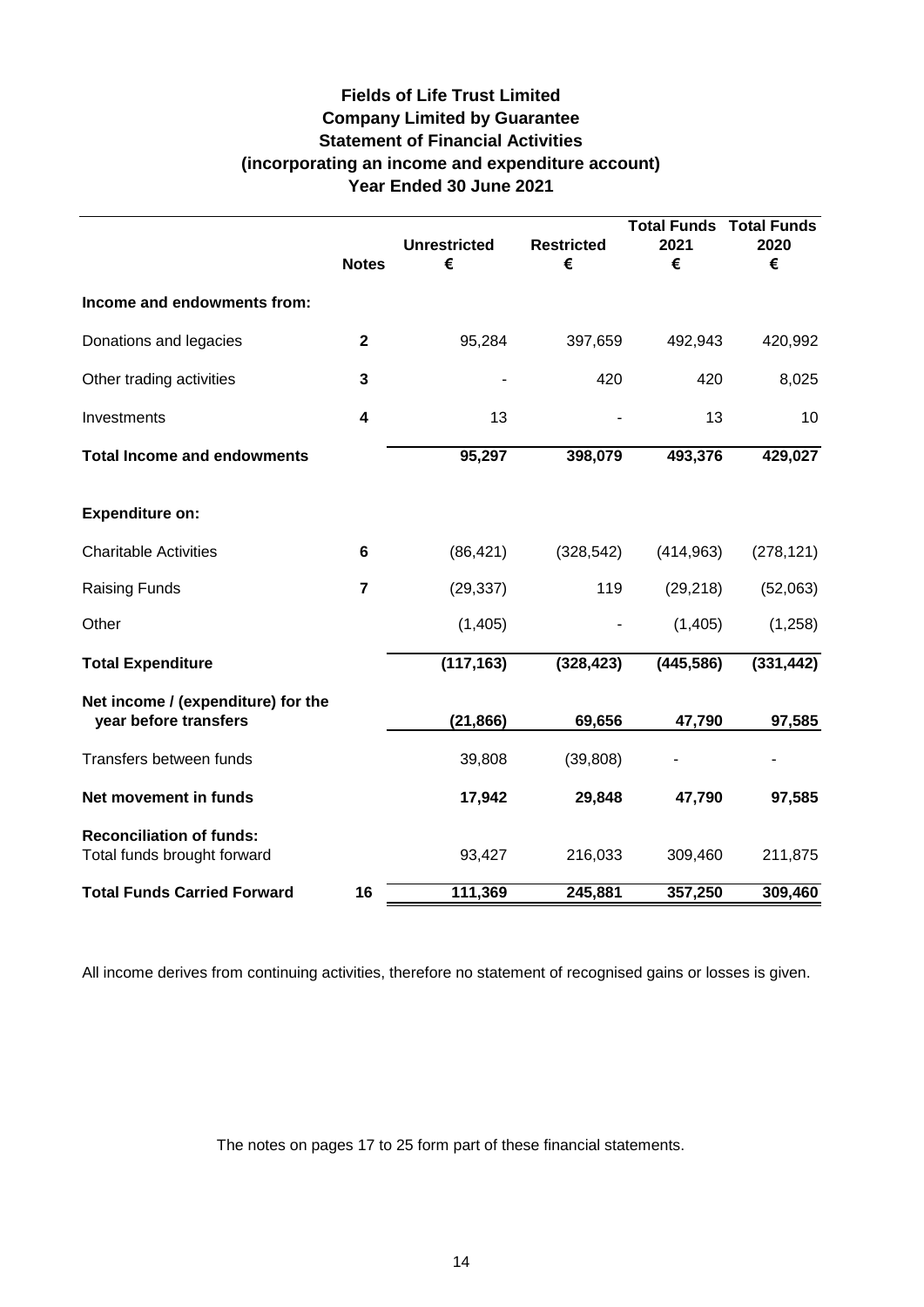## **Fields of Life Trust Limited Company Limited by Guarantee Balance Sheet** Year Ended 30 June 2021

|                                                | <b>Note</b> | 2021<br>€                    | 2020<br>€                    |
|------------------------------------------------|-------------|------------------------------|------------------------------|
| <b>Fixed Assets</b><br>Tangible assets         | 11          |                              |                              |
| <b>Current Assets</b>                          |             |                              |                              |
| <b>Debtors</b><br>Cash at bank and in hand     | 12          | 23,974<br>338,913<br>362,887 | 33,919<br>315,950<br>349,869 |
| Creditors: amounts falling due within one year | 13          | (5,637)                      | (40, 409)                    |
| <b>NET CURRENT ASSETS</b>                      |             | 357,250                      | 309,460                      |
| <b>NET ASSETS</b>                              |             | 357,250                      | 309,460                      |
| Represented by:                                |             |                              |                              |
| <b>Unrestricted Funds</b>                      | 14          | 111,369                      | 93,427                       |
| <b>Restricted Funds</b>                        | 15          | 245,881                      | 216,033                      |
|                                                |             | 357,250                      | 309,460                      |

These financial statements were approved by the members of the committee and authorised for issue on the  $\sqrt{3}^{T-1}$  March 2022 and are signed on their behalf by:

**M**NGraham Hohn Director

Company Number: 352300

Mr Derek Bradshaw **Director** 

The notes on pages 17 to 25 form part of these financial statements.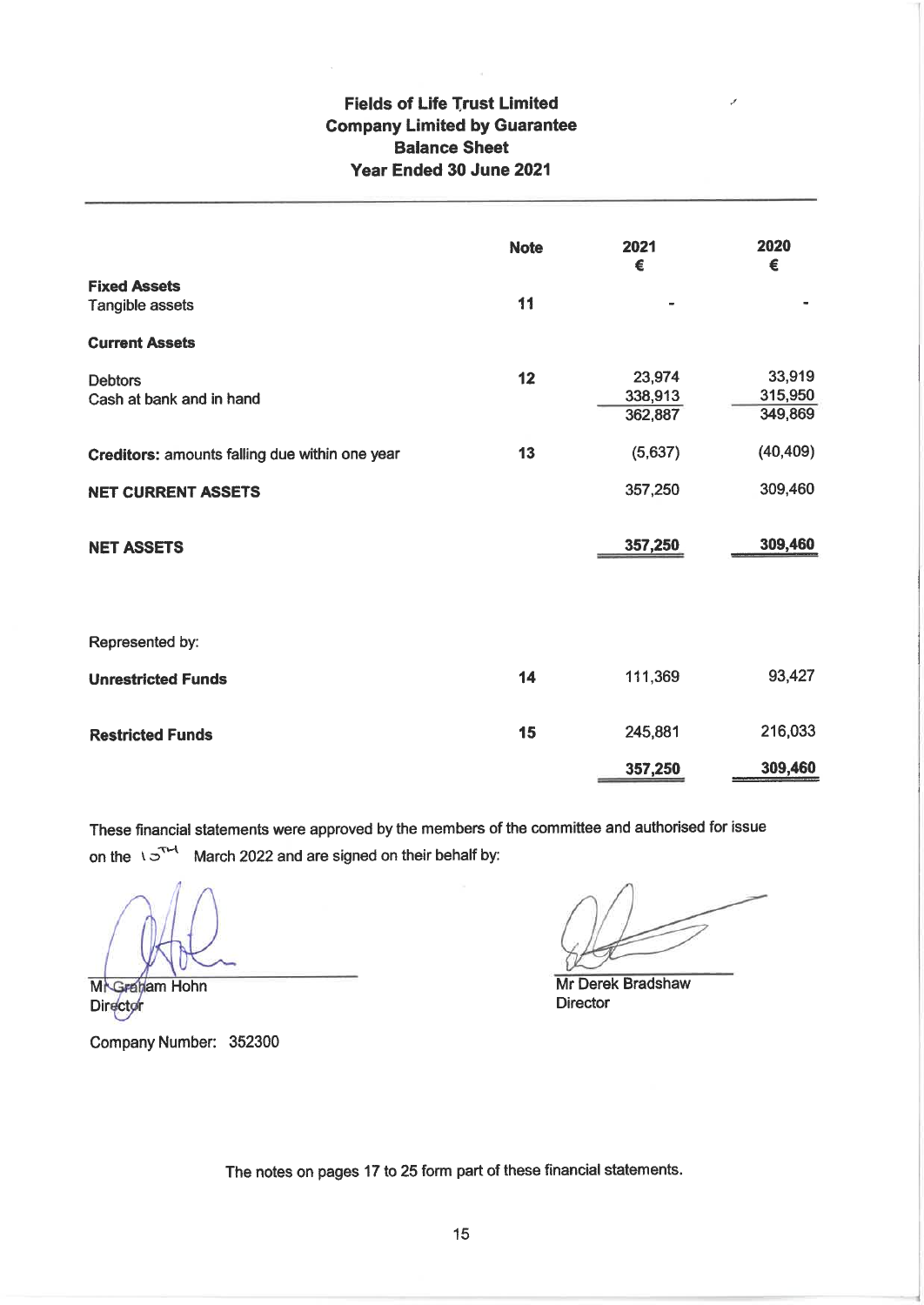## **Fields of Life Trust Limited Company Limited by Guarantee Statement of Cashflow Year Ended 30 June 2021**

|                                                                 | <b>Note</b> | 2021<br>€ | 2020<br>€ |
|-----------------------------------------------------------------|-------------|-----------|-----------|
| Cash (used) received in operating activities                    | 17          | 22,950    | 169,546   |
| Cash flows from investing activities<br><b>Bank Interest</b>    |             | 13        | 10        |
| Net cash flow from investing activities                         |             | 13        | 10        |
| Increase (decrease) in cash and cash equivalents<br>in the year |             | 22,963    | 169,556   |
| Cash and cash equivalents at beginning of period                |             | 315,950   | 146,394   |
| Cash and cash equivalents at end of period                      |             | 338,913   | 315,950   |

The notes on pages 17 to 25 form part of these financial statements.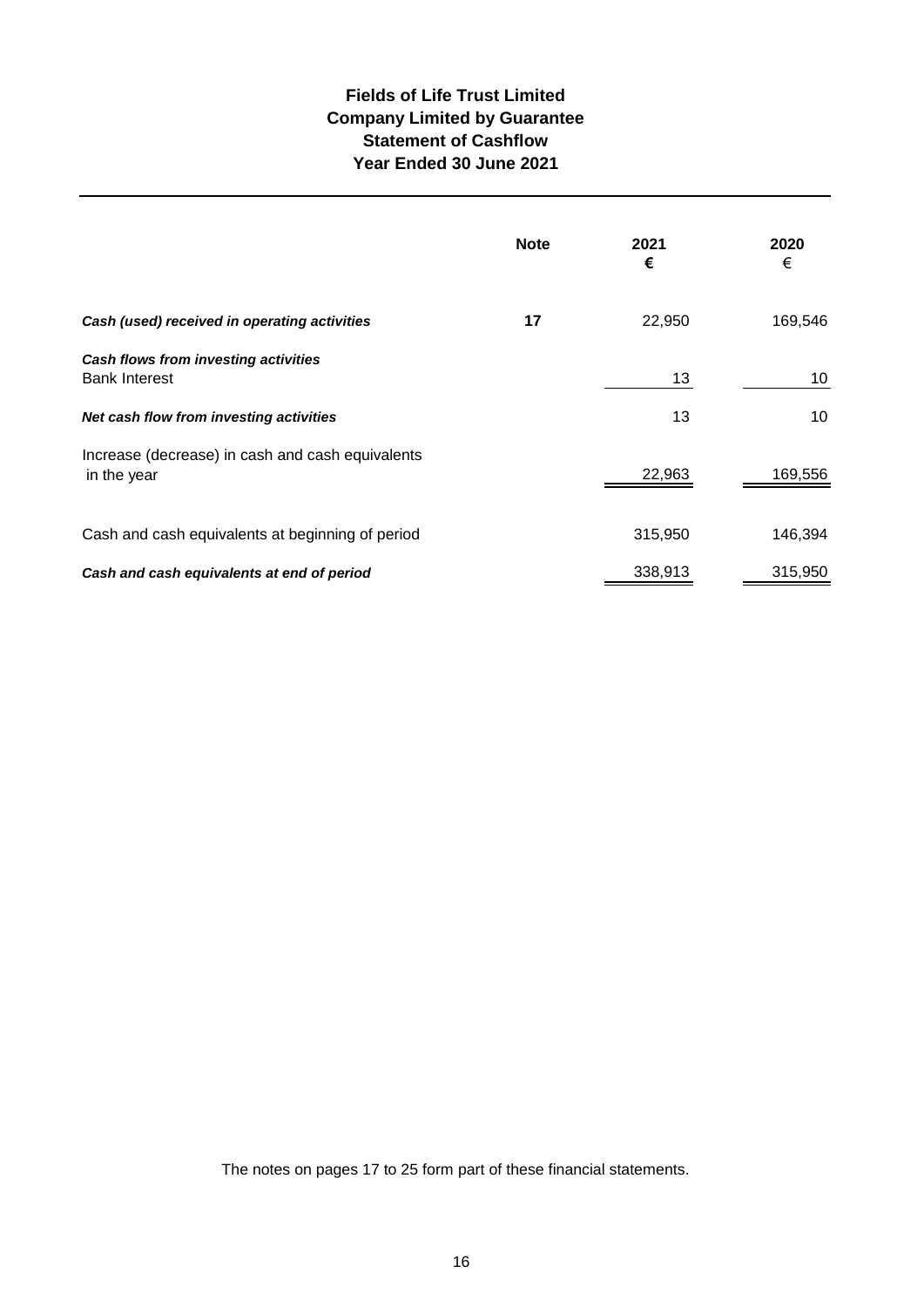Year Ended 30 June 2021

## **1 ACCOUNTING POLICIES**

The principal accounting policies adopted, judgements and key sources of estimation of uncertainty in the preparation of the financial statements are as follows:

## a) Basis of preparation

The financial statements have been prepared in accordance with Accounting and Reporting by Charities: Statement of Recommended Practice applicable to charities preparing their accounts in accordance with the Financial Reporting Standard applicable in the UK and Republic of Ireland (FRS 102) (effective 1 January 2019) - (Charities SORP (FRS 102)), the Financial Reporting Standard applicable in the UK and Republic of Ireland (FRS 102) and the Companies Act 2014.

## b) Fund Accounting

General funds are unrestricted funds which are available for use at the discretion of the Trustees in furtherance of the general objectives of the Charity and which have not been designated for other purposes.

General funds may be transferred to designated funds where the Trustees wish to use these funds for a specific purpose. Such funds may be transferred back to general funds once the criteria for the designation have been met or are no longer applicable.

Restricted funds are funds which are to be used in accordance with specific restrictions imposed by donors or which have been raised by the Charity for particular purposes. The cost of raising and administering such funds are charged against the specific fund. The aim and use of restricted funds is set out in the notes to the financial statements. Restricted funds may only be transferred to general or designated funds once the criteria for restriction have been discharged or no longer apply.

## c) Income Recognition Policies

Items of income are recognised and included in the accounts when all of the following criteria are met:

- **•** The Charity has entitlement to the funds;
- **•** Any performance conditions attached to the item of income has been met or are fully within the control of the Charity;
- **•** There is sufficient certainty that receipt of the income is considered probable; and
- **•** The amount can be measured reliably.

## d) Donated services and facilities

In accordance with the Charities SORP (FRS 102), the general volunteer time of supporters is not recognised.

## e) Interest Receivable

Interest on funds held on deposit is included when receivable and the amount can be measured reliably by the Charity; this is normally upon notification of the interest paid or payable by the Bank

## g) Expenditure and irrecoverable VAT

Expenditure is recognised once there is a legal or constructive obligation to make a payment to a third party, it is probable that settlement will be required and the amount of the obligation can be measured reliably. Expenditure is classified under the following activity headings:

- **•** Expenditure on charitable activities includes the costs of implementing our work and activities undertaken to further the purposes of the Charity and their associated support costs;
- **•** Cost of Raising Funds; and
- **•** Other expenditure represents those items not falling into any other heading.

Irrecoverable VAT is charged as a cost against the activity for which the expenditure was incurred.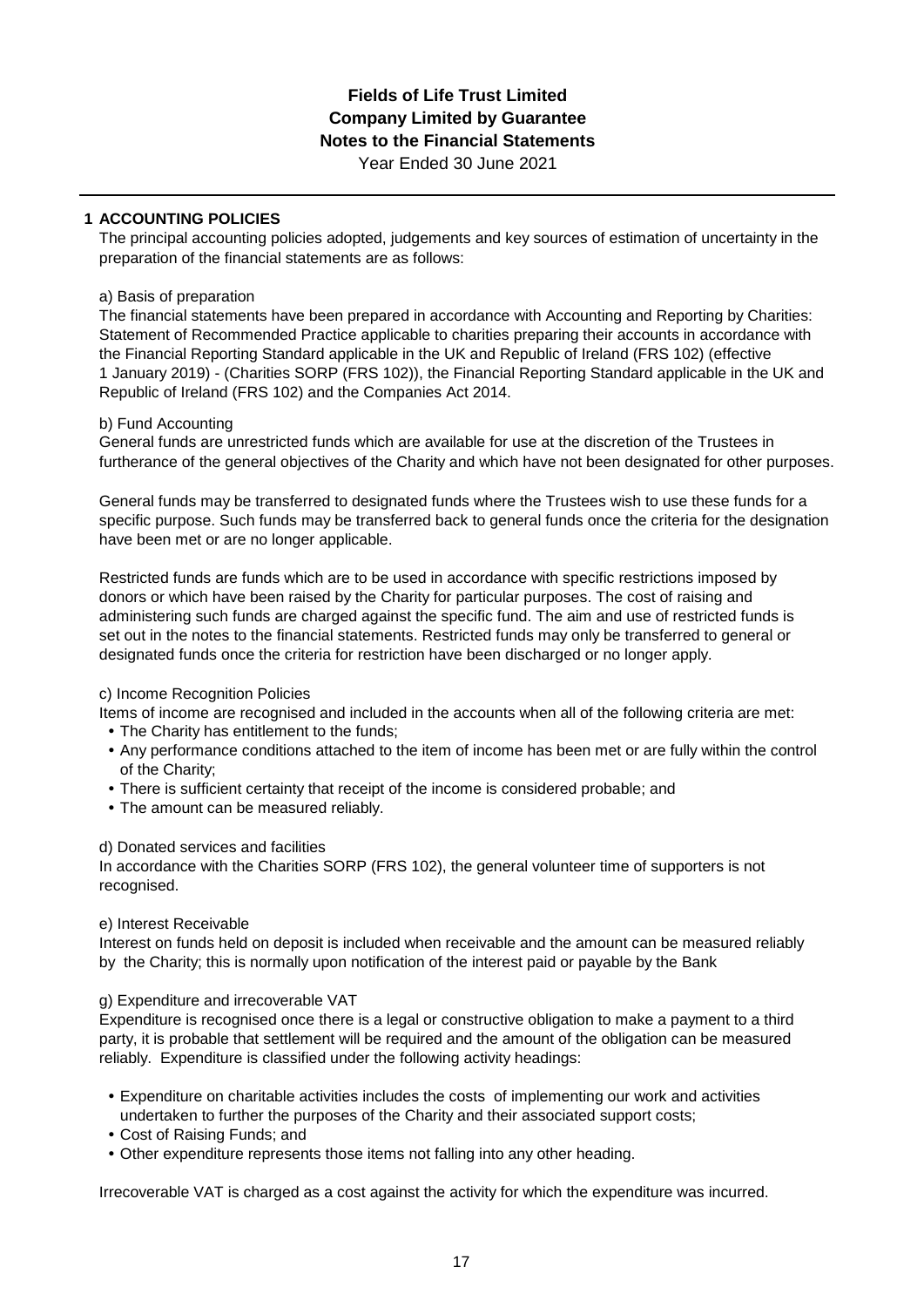**1 ACCOUNTING POLICIES (continued)**

h) Preparation of the accounts on a going concern basis

At the time of approving the accounts, the Trustees have a reasonable expectation that the Charity has adequate resources to continue in operational existence for the foreseeable future. Thus the Trustees continue to adopt the going concern basis of accounting in preparing the accounts.

#### i) Allocation of support costs

Support costs are those functions that assist the work of the Charity but do not directly undertake charitable activities. Support costs include back office costs, finance, personnel, payroll and governance costs which support the Charity's programmes and activities. These costs have been allocated between cost of raising funds and expenditure on charitable activities.

#### j) Cash at bank and in hand

Cash at bank and cash in hand includes cash and short term highly liquid investments with a short maturity of three months or less from the date of acquisition or opening the deposit or similar account.

#### k) Tangible Fixed Assets

Individual fixed assets are capitalised at cost and are depreciated over their estimated useful economic lives on a straight line basis as follows:

| <b>Asset Category:</b>           | <b>Annual Rate</b>   |
|----------------------------------|----------------------|
| Website                          | 25% Straight Line    |
| Fixtures, fittings and equipment | 20% Reducing balance |
| Office equipment                 | 33.3% Straight Line  |

The carrying values of tangible fixed assets are reviewed for impairment when events or circumstances indicate the carrying value may not be recoverable

#### l) Debtors

Trade and other debtors are recognised at the settlement amount due after any trade discount offered. Prepayments are valued at the amount prepaid after taking account of any trade discount due.

#### m) Creditors and Provisions

Creditors and provisions are recognised where the Charity has a present obligation resulting from a past event that will probably result in the transfer of funds to a third party and the amount due to settle the obligation can be measured or estimated reliably. Creditors and provisions are normally recognised at their settlement amount after allowing for any trade discounts due.

#### n) Financial instruments

The company only has financial assets and financial liabilities of a kind that qualify as basic financial instruments. Basic financial instruments are initially recognised at transaction value and subsequently measured at their settlement value with the exception of bank loans which are subsequently measured at the carrying value plus accrued interest less repayments. The financing charge to expenditure is at a constant rate calculated using the effective interest method.

#### o) Pensions

The company operates a defined contribution pension scheme. Contributions are charged in the statement of financial activities as they become payable in accordance with the rules of the scheme.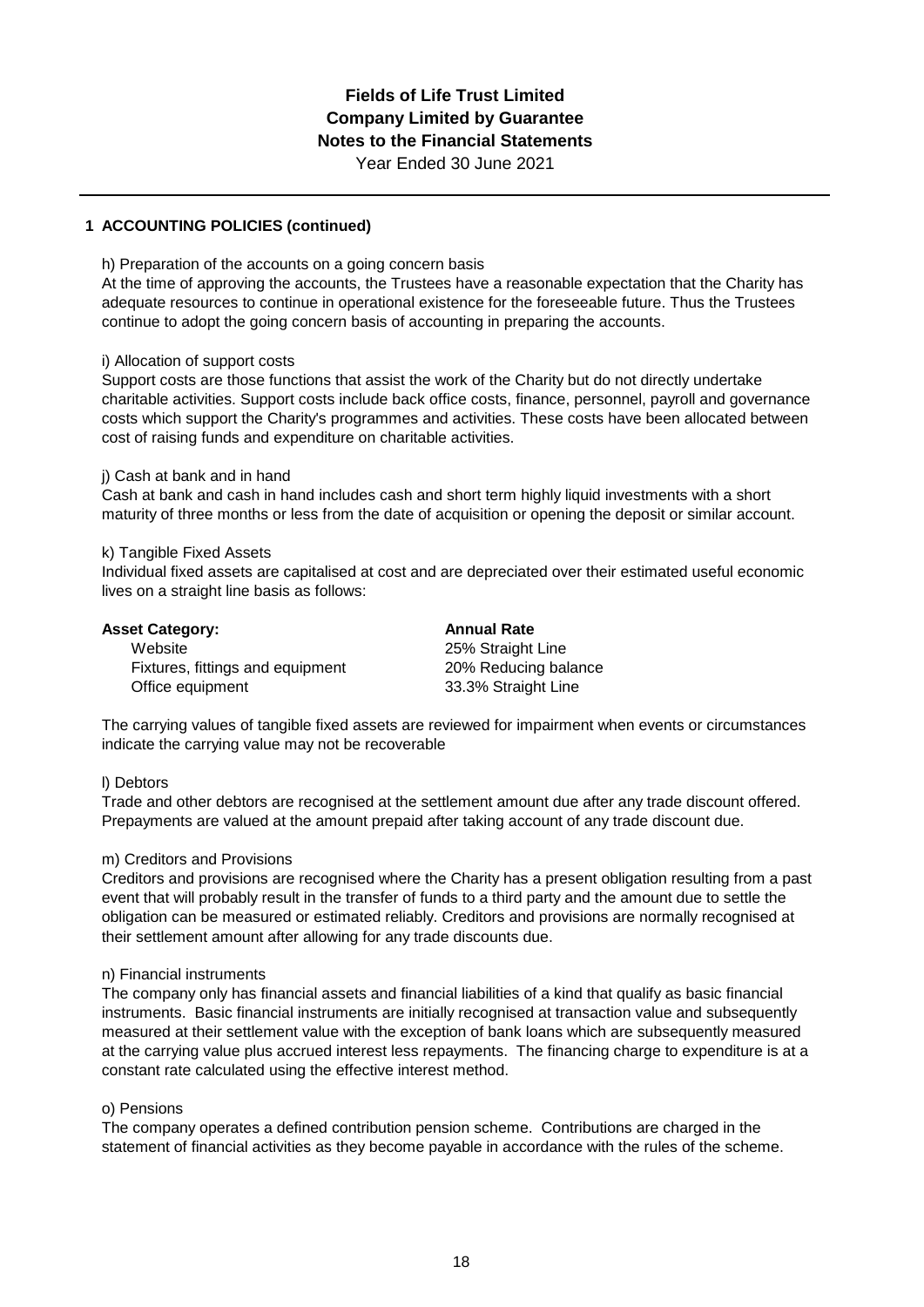## **1 ACCOUNTING POLICIES (continued)**

#### p) Taxation

The company is a registered charity and the charitable tax exemptions are therefore being claimed to the extent that income and/or gains are applicable and applied to charitable purposes only. These exemptions will remain in place as long as income and expenditure is applied to charitable purposes only.

### Critical accounting estimates and judgements

In the application of the Charity's accounting policies, the Trustees are required to make judgements, estimates and assumptions about the carrying amount of assets and liabilities that are not readily apparent from other sources. The estimates and associated assumptions are based on historical experience and other factors that are considered to be relevant. Actual results may differ from these estimates.

The estimates and underlying assumptions are reviewed on an ongoing basis. Revisions to accounting estimates are recognised in the period in which the estimate is revised where the revision affects only that period, or in the period of the revision and future periods where the revision affects both current and future periods.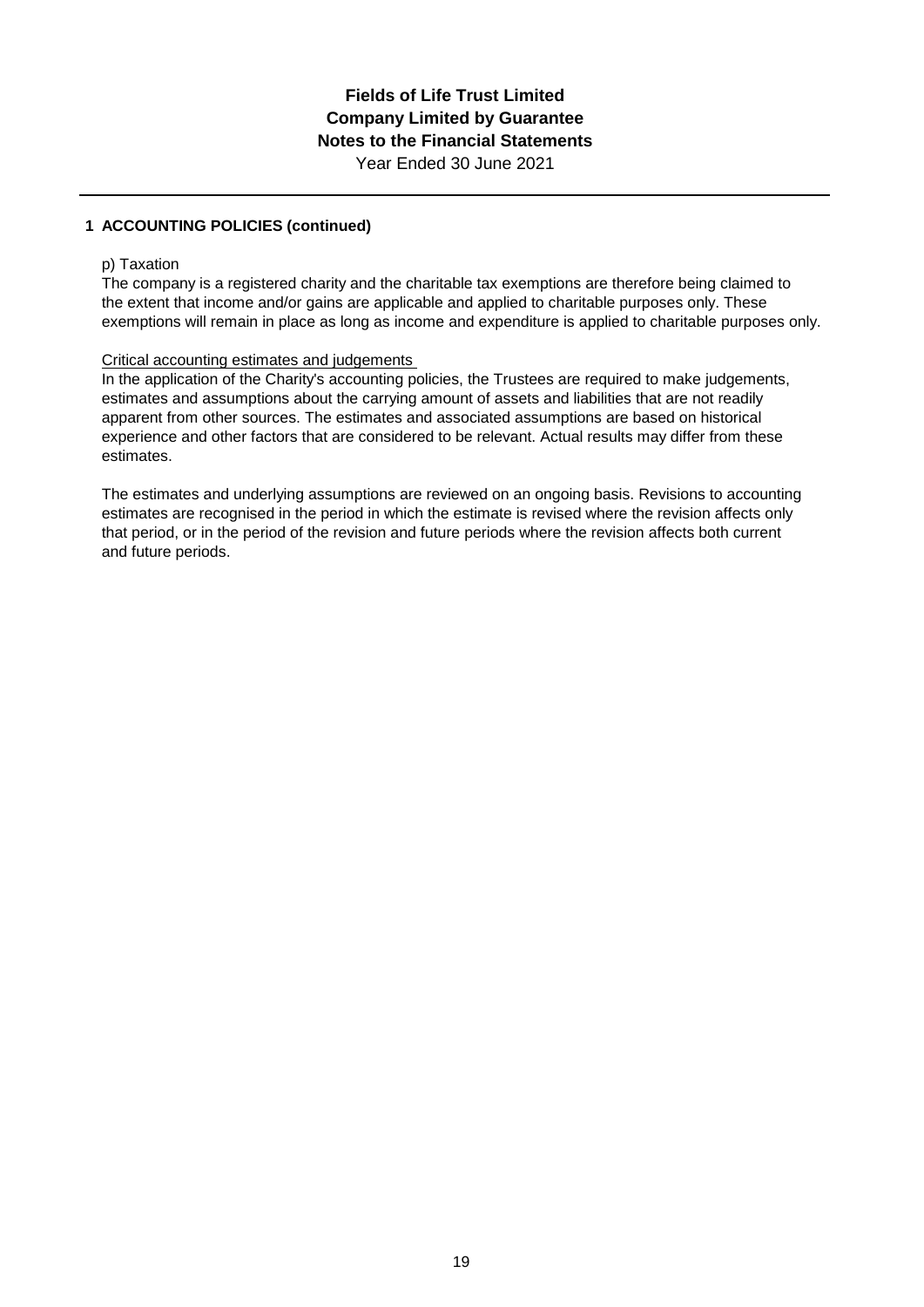## **Fields of Life Trust Limited Company Limited by Guarantee Notes to the Financial Statements Year Ended 30 June 2021**

#### **2 Income from donations and legacies**

|                                 | <b>Unrestricted</b><br>€ | <b>Restricted</b><br>€ | <b>Total Funds</b><br>2021<br>€ | <b>Total Funds</b><br>2020<br>€ |
|---------------------------------|--------------------------|------------------------|---------------------------------|---------------------------------|
| Child Sponsorship               |                          | 194,809                | 194,809                         | 180,265                         |
| Teams                           |                          | 580                    | 580                             | 11,287                          |
| <b>Regular Giving</b>           | 4,497                    | 2,891                  | 7,388                           | 3,755                           |
| Irish Aid                       |                          |                        |                                 |                                 |
| Trusts & Grants - Health & WASH |                          | 30,000                 | 30,000                          | 22,519                          |
| Trusts & Grants - Education     |                          | 18,500                 | 18,500                          | 25,000                          |
| General Fundraising             | 28,988                   | 44,962                 | 73,950                          | 37,492                          |
| <b>Online one-off Donations</b> | 19,936                   | 25,295                 | 45,231                          | 19,032                          |
| Major Donor                     | 3,000                    | 79,962                 | 82,962                          | 53,574                          |
| Legacies/Bequeathments          | 500                      |                        | 500                             | 1.000                           |
| Church/Team Projects            |                          | 660                    | 660                             | 35,280                          |
| <b>Tax Relief</b>               | 25,563                   |                        | 25,563                          | 31,766                          |
| Income for Admin                | 12,800                   |                        | 12,800                          | 22                              |
|                                 | 95,284                   | 397,659                | 492,943                         | 420,992                         |

Of the €420,992 received by the charity in the 12 Months period ending 30 June 2020, €77,111 was unrestricted funds and €343,881 was restricted.

| 420<br>420<br>Events | 3 Income from Trading Activities | Unrestricted Restricted |     | <b>Total Funds</b><br>2021 | <b>Total Funds</b><br>2020<br>€ |
|----------------------|----------------------------------|-------------------------|-----|----------------------------|---------------------------------|
|                      |                                  |                         |     |                            | 8.025                           |
|                      |                                  |                         | 420 | 420                        | 8,025                           |

Of the €8,025 received by the charity in the 12 Months period ending 30 June 2020, €8,025 was restricted

## **4 Other incoming resources**

|                                                                                                      | Unrestricted Restricted<br>€ | € | <b>Total Funds Total Funds</b><br>2021<br>€ | 2020<br>€ |
|------------------------------------------------------------------------------------------------------|------------------------------|---|---------------------------------------------|-----------|
| <b>Bank Interest Receivable</b>                                                                      | 13                           |   | 13                                          | 10        |
|                                                                                                      | 13                           |   | 13                                          | 10        |
| 5 Results for the year<br>The results for the year has been arrived at after charging the following: |                              |   | 2021<br>€                                   | 2020<br>€ |
| Depreciation                                                                                         |                              |   |                                             |           |

Auditors Remuneration **3,570** 1,447

3,570 1,447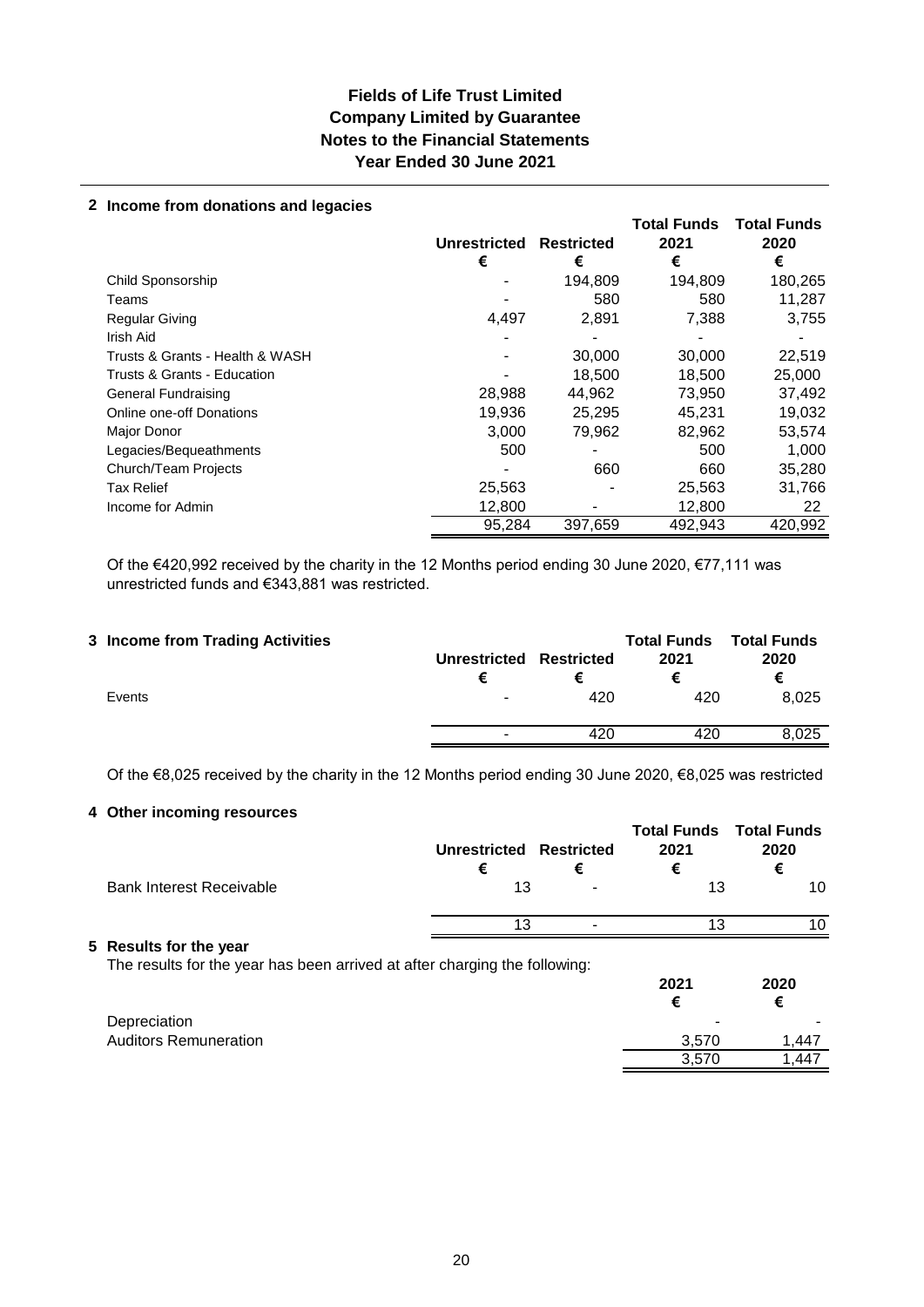## **Fields of Life Trust Limited Notes to the Financial Statements (cont) Year Ended 30 June 2021 Company Limited by Guarantee**

### **6 Analysis of expenditure on charitable activities:**

|                               |                     |                   |         | <b>Total Funds Total Funds</b> |
|-------------------------------|---------------------|-------------------|---------|--------------------------------|
|                               | <b>Unrestricted</b> | <b>Restricted</b> | 2021    | 2020                           |
|                               | €                   | €                 | €       | €                              |
| Child Sponsorship             |                     | 200,159           | 200,159 | 117,964                        |
| <b>School Agriculture</b>     |                     | 270               | 270     | 4,503                          |
| Water                         | 21,060              | 60,000            | 81,060  | 40,793                         |
| Teams                         |                     | (436)             | (436)   | 4,670                          |
| School Infrastructure         | 3,000               |                   | 3,000   |                                |
| School Running                | 11,146              |                   | 11,146  | 12,897                         |
| <b>Christian Education</b>    |                     |                   |         | 3,000                          |
| <b>Quality Education</b>      | 10,250              | 16,049            | 26,299  | 13,500                         |
| <b>Health Education</b>       |                     | 44.000            | 44.000  | 57,370                         |
| <b>Emergency Appeal</b>       | 7,080               | 8,500             | 15,580  | 15,000                         |
| Direct Costs (see Note 8)     | 29,338              |                   | 29,338  | 6,977                          |
| Governance Costs (see Note 9) | 4,548               |                   | 4.548   | 1,447                          |
|                               | 86,421              | 328,542           | 414.963 | 278.121                        |

Of the €278,121 spent by the charity in the 12 month period ending 30 June 2020, €11,248 was unrestricted funds and €266,873 was restricted.

### **7 Analysis of expenditure on raising funds**

|                           | <b>Unrestricted</b> | <b>Restricted</b> | 2021   | <b>Total Funds Total Funds</b><br>2020<br>€ |
|---------------------------|---------------------|-------------------|--------|---------------------------------------------|
| Fundraising costs         | -                   | (119)             | (119)  | 896                                         |
| Direct Costs (see Note 8) | 29.337              | ۰                 | 29.337 | 51.167                                      |
|                           | 29.337              | (119)             | 29.218 | 52.063                                      |

Of the €52,063 spent by the charity in the 12 month period ending 30 June 2020, €51,167 was unrestricted funds and €896 was restricted.

### **8 Analysis of direct costs:**

|                                  | Raising<br><b>Funds</b> | <b>Charitable</b><br><b>Activities</b> | <b>Total</b><br>2021 | Total<br>2020 |
|----------------------------------|-------------------------|----------------------------------------|----------------------|---------------|
|                                  | €                       | €                                      | €                    | €             |
| Rent                             | 1,800                   | 1,800                                  | 3,600                | 3,600         |
| Telephone                        | 385                     | 385                                    | 769                  | 920           |
| Printing, stationary and Postage | 461                     | 461                                    | 923                  | 747           |
| Equipment                        | 43                      | 43                                     | 86                   | 43            |
| Insurance                        | 701                     | 701                                    | 1,402                | 1,259         |
| Staff training                   | 1,075                   | 1.075                                  | 2,150                | 413           |
| Staff expenses                   | 100                     | 100                                    | 199                  | 2,152         |
| Wages and salaries               | 24,773                  | 24,773                                 | 49,545               | 49,010        |
|                                  | 29,337                  | 29,338                                 | 58,674               | 58,144        |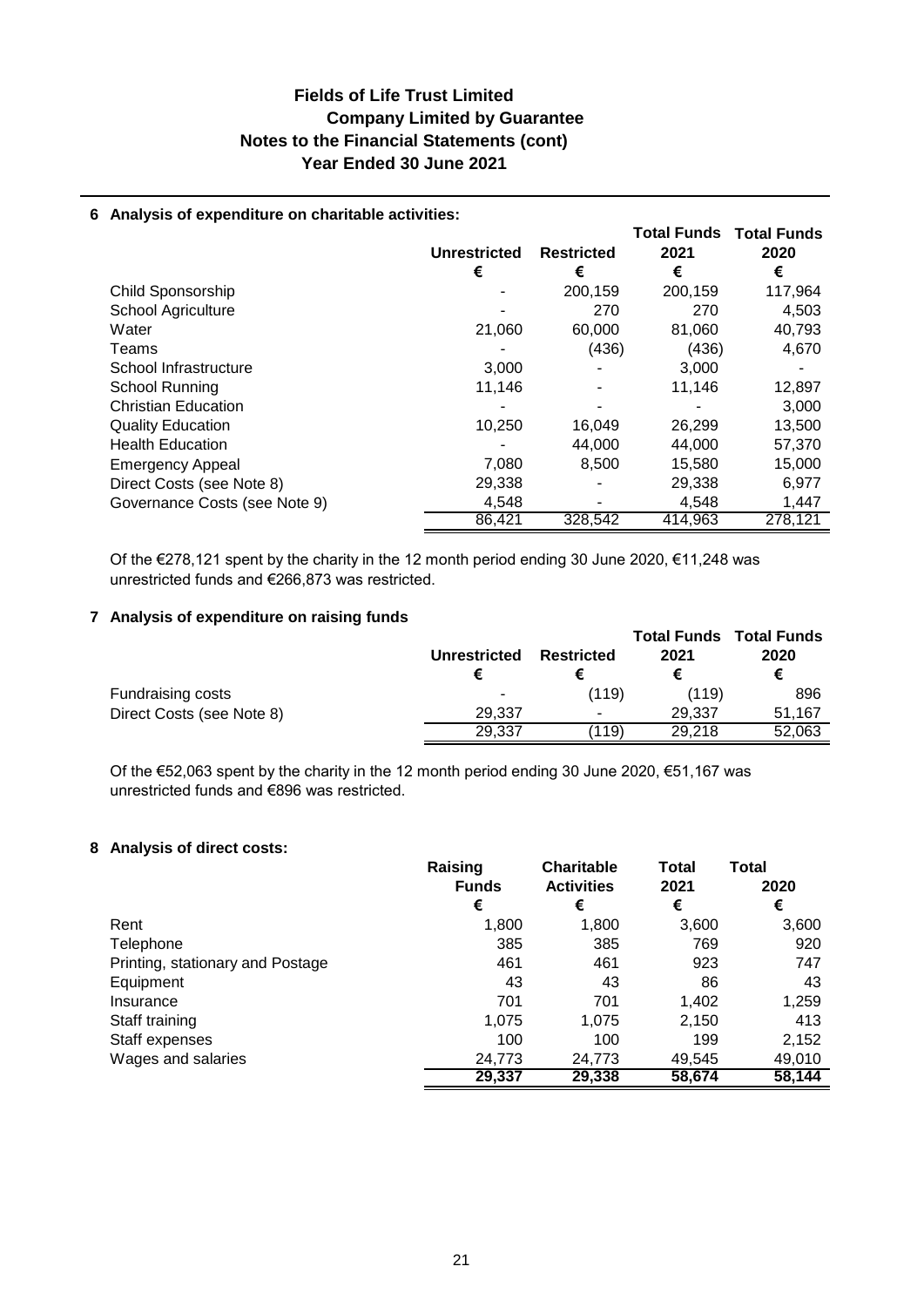## **Fields of Life Trust Limited Notes to the Financial Statements (cont) Year Ended 30 June 2021 Company Limited by Guarantee**

### **9 Analysis of governance costs**

|                                                                                            | <b>Charitable</b><br><b>Activities</b><br>€ | Total<br>2021<br>€    | <b>Total</b><br>2020<br>€ |
|--------------------------------------------------------------------------------------------|---------------------------------------------|-----------------------|---------------------------|
| Auditors' remuneration                                                                     | 3,570                                       | 3,570                 | 1,447                     |
| Legal and professional fees                                                                | 978                                         | 978                   |                           |
|                                                                                            | 4,548                                       | 4,548                 | 1,447                     |
| 10 Analysis of staff costs:                                                                |                                             |                       |                           |
|                                                                                            |                                             | 2021                  | 2020                      |
|                                                                                            |                                             | €                     | €                         |
| Salaries and Wages                                                                         |                                             | 34,180                | 35,884                    |
| <b>Employers National Insurance</b>                                                        |                                             | 11,034                | 9,126                     |
| <b>Other Pension Costs</b>                                                                 |                                             | 4,331                 | 4,000                     |
|                                                                                            |                                             | 49,545                | 49,010                    |
|                                                                                            |                                             | 2021<br><b>Number</b> | 2020<br><b>Number</b>     |
| Average monthly number of full time equivalents employed by<br>the company during the year |                                             |                       |                           |

No employees have emoluments in excess of €60,000 (2020: None). Remuneration received in the year by the Charity's key management amounted to €49,545 (2020: €49,010) The charity Trustees were not paid or received any other benefits from employment with the charity in the year (2020: €nil) neither were they reimbursed expenses during the year (2020: €nil). No charity Trustee received payment for professional or other services supplied to the charity (2020: €nil).

#### **11 Tangible Fixed Assets**

|                          | Website | <b>Total</b> |
|--------------------------|---------|--------------|
| Cost:                    | £       | £            |
| As at 1 July 2020        | 8,490   | 8,490        |
| Additions                |         |              |
| As at 30 June 2021       | 8,490   | 8,490        |
| Depreciation:            |         |              |
| As at 1 July 2020        | 8490    | 8490         |
| Charge for the year      |         |              |
| Depreciation on disposal |         |              |
| As at 30 June 2021       | 8,490   | 8490         |
| Net Book Value:          |         |              |
| As at 30 June 2020       |         |              |
| As at 30 June 2021       |         |              |
|                          |         |              |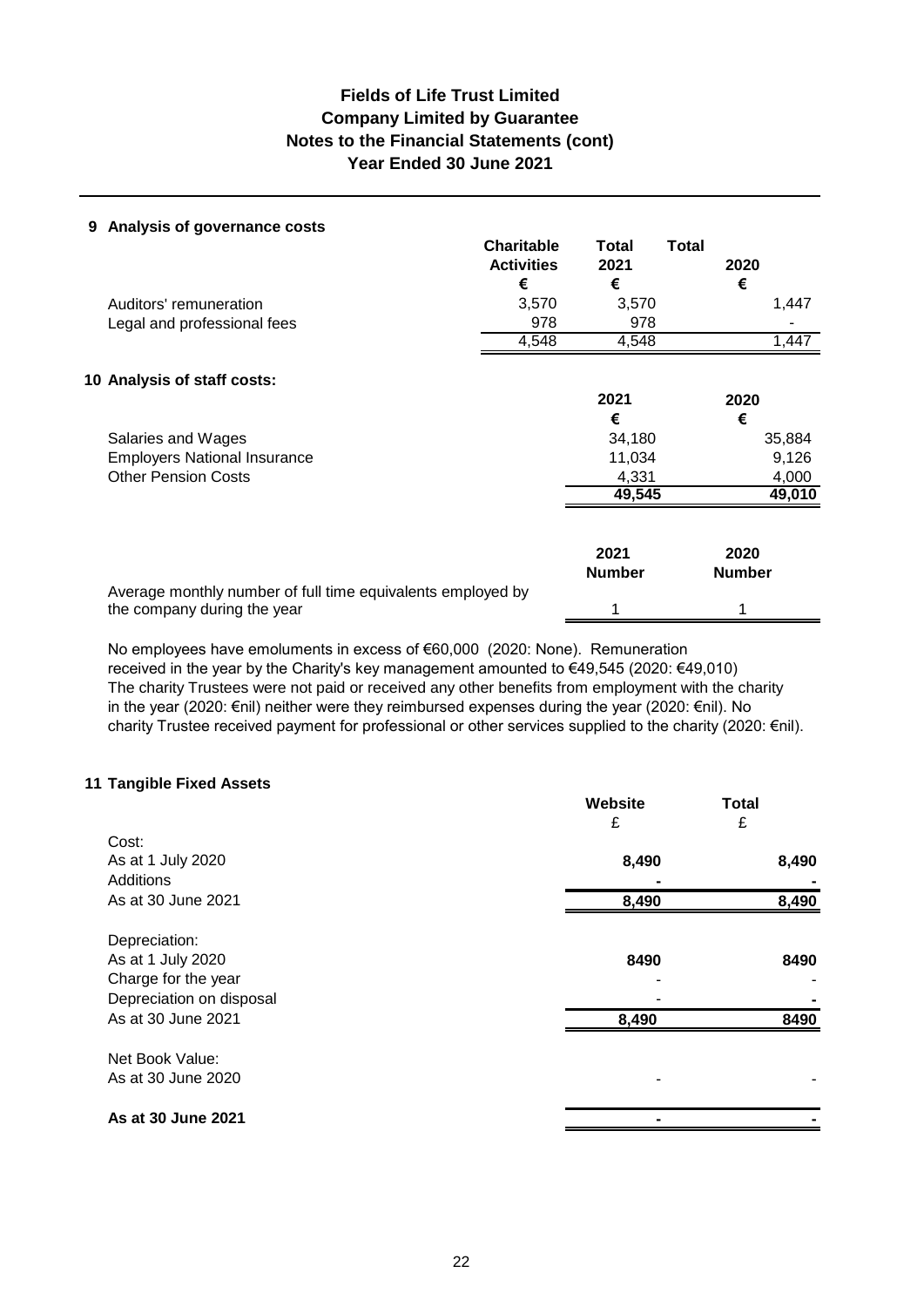## **Year Ended 30 June 2021 Fields of Life Trust Limited Company Limited by Guarantee Notes to the Financial Statements (cont)**

| <b>12 Debtors</b>                                 |                |               |                    |                  |                  |
|---------------------------------------------------|----------------|---------------|--------------------|------------------|------------------|
|                                                   |                |               |                    | 2021             | 2020             |
|                                                   |                |               |                    | €                | €                |
| Other Debtors and Accrued income                  |                |               |                    | 23,974           | 33,919           |
|                                                   |                |               |                    | 23,974           | 33,919           |
|                                                   |                |               |                    |                  |                  |
| 13 Creditors; amounts falling due within one year |                |               |                    | 2021             | 2020             |
|                                                   |                |               |                    | €                | €                |
| Other creditors                                   |                |               |                    | 5,637            | 40,409           |
|                                                   |                |               |                    | 5,637            | 40,409           |
|                                                   |                |               |                    |                  |                  |
| 14 Analysis of Movements in Funds                 |                |               |                    |                  |                  |
|                                                   | Opening        |               |                    |                  | As at 30         |
|                                                   | <b>Balance</b> | <b>Income</b> | <b>Expenditure</b> | <b>Transfers</b> | <b>June 2021</b> |
| <b>Unrestricted funds</b>                         | €              | €             | €                  | €                | €                |
| General funds - all funds                         | 93,427         | 95,297        | (117, 163)         | 39,808           | 111,369          |
| <b>Restricted funds</b>                           |                |               |                    |                  |                  |
|                                                   |                |               |                    |                  |                  |
| Restricted funds - all funds                      | 216,033        | 398,079       | 328,423)           | 39,808)          | 245,881          |
| <b>Total</b>                                      | 309,460        | 493,376       | 445,586)           |                  | 357,250          |
|                                                   |                |               |                    |                  |                  |

### **15 Analysis of Movements in Restricted Funds**

|                            | Opening        |               |                    |                  | As at 30         |
|----------------------------|----------------|---------------|--------------------|------------------|------------------|
|                            | <b>Balance</b> | <b>Income</b> | <b>Expenditure</b> | <b>Transfers</b> | <b>June 2021</b> |
|                            | €              | €             | €                  | €                | €                |
| Child Sponsorship          | 79,982         | 194,809       | (200, 159)         | 19,481)          | 55,151           |
| School Agriculture         | 1,183          | 5,986         | (270)              | 575)             | 6,324            |
| School/Team Fund           | 63,520         | 31,565        | (15, 613)          | 19,479           | 98,951           |
| <b>Christian Education</b> | 3,405          | 1,700         |                    | (170)            | 4,935            |
| Water                      | 17,468         | 81,200        | (60,000)           | 1,880            | 40,548           |
| Fundraising                | 10,854         | 51,130        | (8,381)            | 37,772)          | 15,831           |
| Health                     | 39,621         | 31,689        | (44,000)           | 3,169            | 24,141           |
| Total                      | 216,033        | 398,079       | 328,423)           | 39,808)          | 245,881          |

All restricted funds are subjected to restrictions on their expenditure imposed by the donor or through the terms of the appeal.

**Child Sponsorship:** The child sponsorship fund represents donations received to help support children through primary and secondary education and in some cases tertiary level education.

**School Agriculture:** This fund represents money donated which the charity uses to support agricultural and enterprise initiatives at certain supported school projects in addition to providing schools with gifts such as bicycles, bibles and educational materials.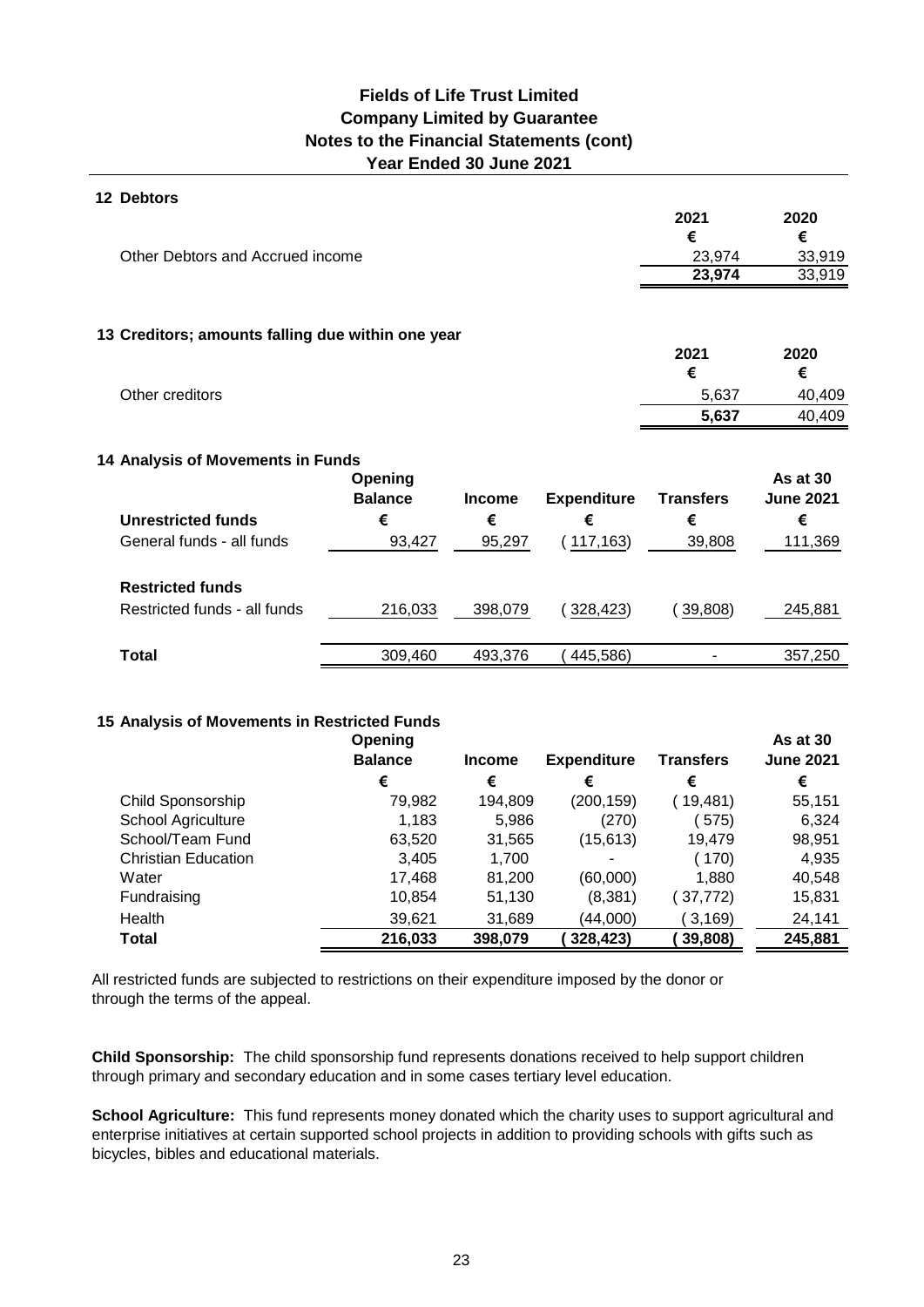## **Company Limited by Guarantee Notes to the Financial Statements (cont) Year Ended 30 June 2021 Fields of Life Trust Limited**

**Schools Infrastructure/Programme and Team Fund:** The schools/team fund represents donations received to help build, complete or support running costs of schools. This money is raised either by a team or individuals and used to carry out specific projects. Fields of Life specify the projects i.e. school builds, teacher accommodation, kitchens or painting of a school. This fund also consists of money raised by teams to cover any expenses incurred during their stay at their chosen project including accommodation, food and travel to and from the project.

**Christian Education:** As Fields of Life supports church partners in delivering quality education through school infrastructure and programming, there is some resource and support provided to the school and church leaders to enable them to develop their Christian Education programmes with provision of training and materials. A Christian life skills course entitled 'Living Well' has been developed for use by partners in seeking to encourage building resilience and critical thinking in African young people as well as practically applying faith within their context.

**Water:** The water fund supports mainly borehole drilling projects and rehabilitations as well as other initiatives such as rain water harvesting systems. The programme also includes a community health focus whereby water and sanitation committees (WSC'S) are set up to ensure that the boreholes are managed and maintained by local community representatives who are briefed and trained on community and public health awareness to prevent and reduce the incidence of disease.

**Health Education:** The schools' health programme focuses on personal & food hygiene, menstrual management, sexual health and sanitation and hygiene. The programme is a preventative programme aiming to promote better health through education. Importantly, a child protection training programme has now been rolled out to improve awareness and reduce children being at risk from abuse.

## **16 Analysis of net assets between funds**

|                                         | <b>Unrestricted</b><br>funds<br>2021<br>€ | <b>Restricted</b><br>funds<br>2021<br>€ | <b>Total</b><br>funds<br>2021<br>€ | <b>Total</b><br>funds<br>2020<br>€ |
|-----------------------------------------|-------------------------------------------|-----------------------------------------|------------------------------------|------------------------------------|
| Tangible fixed assets<br>Current assets | 111,369                                   | -<br>245.881                            | 357.250                            | 309,460                            |
|                                         | 111,369                                   | 245.881                                 | 357,250                            | 309,460                            |

#### **17 Reconciliation of net cash movement in funds to net cash flow from operating activities**

|                                                  | 2021     | 2020    |
|--------------------------------------------------|----------|---------|
|                                                  | €        | €       |
| Net movement in funds                            | 47,790   | 97,585  |
| Depreciation charge                              |          |         |
| Interest Charged                                 | (13)     | (10)    |
| Decrease (increase) in debtors                   | 9,945    | 37,931  |
| Increase (decrease) in creditors                 | (34,772) | 34,040  |
|                                                  |          |         |
| Net cash (used) received in operating activities | 22,950   | 169,546 |